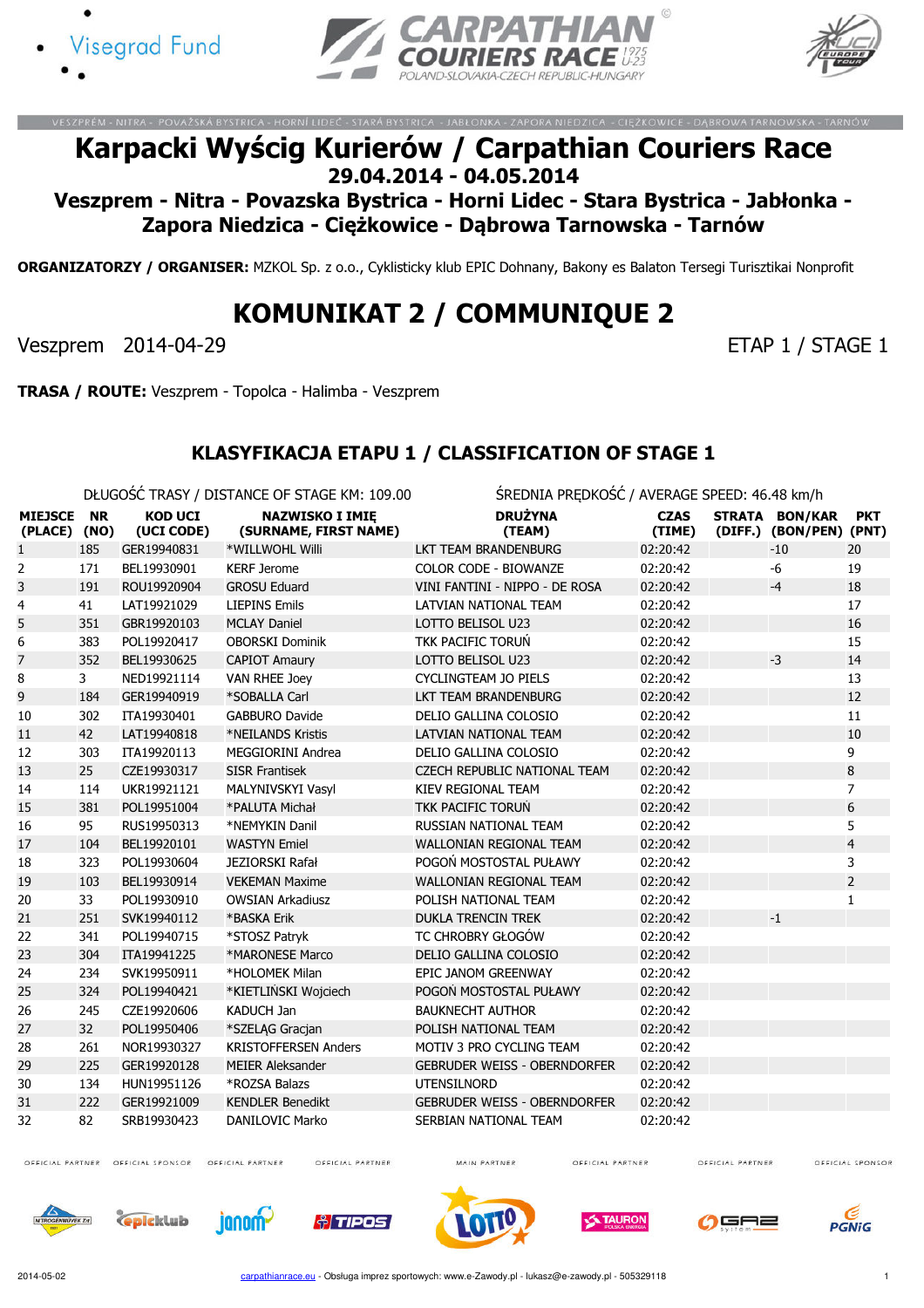- · Visegrad Fund
	-

 $\bullet$ 





|    |                |             |                                         | VESZPRÉM - NITRA - POVAŽSKÁ BYSTRICA - HORNÍ LIDEČ - STARÁ BYSTRICA - JABŁONKA - ZAPORA NIEDZICA - CIEŻKOWICE - DABROWA TARNOWSKA - TARNÓW |          |             |  |
|----|----------------|-------------|-----------------------------------------|--------------------------------------------------------------------------------------------------------------------------------------------|----------|-------------|--|
| 33 | 174            | BEL19950112 | *KAISE Julien                           | <b>COLOR CODE - BIOWANZE</b>                                                                                                               | 02:20:42 |             |  |
| 34 | 262            | NOR19940310 | *FANDREM Sivert                         | MOTIV 3 PRO CYCLING TEAM                                                                                                                   | 02:20:42 |             |  |
| 35 | $\overline{2}$ | NED19931202 | <b>BOUWMAN Koen</b>                     | <b>CYCLINGTEAM JO PIELS</b>                                                                                                                | 02:20:42 | $^{\rm -1}$ |  |
| 36 | 301            | ITA19920316 | <b>GALLIO Giacomo</b>                   | DELIO GALLINA COLOSIO                                                                                                                      | 02:20:42 |             |  |
| 37 | 21             | CZE19930119 | <b>TUREK Daniel</b>                     | <b>CZECH REPUBLIC NATIONAL TEAM</b>                                                                                                        | 02:20:42 |             |  |
| 38 | 161            | ALG19920219 | HAMZA Abderahmane Mahdi                 | <b>VELO CLUB SOVAC</b>                                                                                                                     | 02:20:42 |             |  |
| 39 | 51             | BLR19950121 | *HARAKHAVIK Uladzmir                    | BELARUSSIAN NATIONAL TEAM                                                                                                                  | 02:20:42 |             |  |
| 40 | 274            | NED19921201 | <b>BAL Tom</b>                          | BELKIN DE JONGE RENNER                                                                                                                     | 02:20:42 |             |  |
| 41 | 273            | NED19920317 | SANDERS Dajo                            | <b>BELKIN DE JONGE RENNER</b>                                                                                                              | 02:20:42 |             |  |
| 42 | 111            | UKR19921118 | POLIKARPOV Mokhailo                     | KIEV REGIONAL TEAM                                                                                                                         | 02:20:42 |             |  |
| 43 | 344            | POL19931217 | <b>KASPEREK Michał</b>                  | TC CHROBRY GŁOGÓW                                                                                                                          | 02:20:42 |             |  |
| 44 | 294            | POL19950311 | *KRZYWDA Patryk                         | TARNOVIA TARNOWO PODGÓRNE                                                                                                                  | 02:20:42 |             |  |
| 45 | 72             | UKR19950302 | *KREMINSKYI Vladyslav                   | UKRAINIAN NATIONAL TEAM                                                                                                                    | 02:20:42 |             |  |
| 46 | 231            | SVK19941210 | *KOVACIK Juraj                          | EPIC JANOM GREENWAY                                                                                                                        | 02:20:42 |             |  |
| 47 | 265            | NOR19941012 | *LUNDER Nikolai Tefre                   | MOTIV 3 PRO CYCLING TEAM                                                                                                                   | 02:20:42 |             |  |
| 48 | 201            | CZE19920731 | FILIP Jakub                             | <b>SKC TUFO PROSTEJOV</b>                                                                                                                  | 02:20:42 |             |  |
| 49 | 331            | POL19950402 | *TALAGA Patryk                          | <b>TELECOM GIMEX</b>                                                                                                                       | 02:20:42 |             |  |
| 50 | 91             | RUS19950105 | *ROZIN Sergei                           | RUSSIAN NATIONAL TEAM                                                                                                                      | 02:20:42 |             |  |
| 51 | 292            | POL19920706 | <b>KORDUS Adam</b>                      | TARNOVIA TARNOWO PODGÓRNE                                                                                                                  | 02:20:42 |             |  |
| 52 | 35             | POL19951124 | *PAWLAK Tobiasz                         | POLISH NATIONAL TEAM                                                                                                                       | 02:20:42 |             |  |
| 53 | 105            | BEL19930128 |                                         | WALLONIAN REGIONAL TEAM                                                                                                                    | 02:20:42 |             |  |
| 54 | $\mathbf{1}$   | NED19921021 | TOUQUET Joren<br><b>HOEKSTRA Jochem</b> | <b>CYCLINGTEAM JO PIELS</b>                                                                                                                | 02:20:42 |             |  |
|    |                |             |                                         |                                                                                                                                            |          |             |  |
| 55 | 34             | POL19940310 | *MICKIEWICZ Tomasz                      | POLISH NATIONAL TEAM                                                                                                                       | 02:20:42 |             |  |
| 56 | 353            | BEL19920203 | <b>CRAEGHS Maarten</b>                  | LOTTO BELISOL U23                                                                                                                          | 02:20:42 |             |  |
| 57 | 172            | BEL19930624 | <b>WARNIER Antoine</b>                  | <b>COLOR CODE - BIOWANZE</b>                                                                                                               | 02:20:42 |             |  |
| 58 | 354            | NZL19940101 | *MCCORMICK Hayden                       | LOTTO BELISOL U23                                                                                                                          | 02:20:42 |             |  |
| 59 | 335            | COL19930704 | <b>RIOS Cristian</b>                    | <b>TELECOM GIMEX</b>                                                                                                                       | 02:20:42 |             |  |
| 60 | 93             | RUS19930713 | SHAYMURATOV Artur                       | RUSSIAN NATIONAL TEAM                                                                                                                      | 02:20:42 |             |  |
| 61 | 244            | POL19940301 | *KASPERKIEWICZ Przemysław               | <b>BAUKNECHT AUTHOR</b>                                                                                                                    | 02:20:42 | $-3$        |  |
| 62 | 235            | SVK19950314 | *DUBEN Martin                           | EPIC JANOM GREENWAY                                                                                                                        | 02:20:42 |             |  |
| 63 | 375            | GER19930406 | <b>ZWINGENBERGER Philipp</b>            | <b>KED - STEVENS TEAM BERLIN</b>                                                                                                           | 02:20:42 |             |  |
| 64 | 254            | SVK19920519 | <b>TARAGEL Filip</b>                    | <b>DUKLA TRENCIN TREK</b>                                                                                                                  | 02:20:42 |             |  |
| 65 | 81             | SRB19940309 | *BORISAVLJEVIC Milos                    | SERBIAN NATIONAL TEAM                                                                                                                      | 02:20:42 |             |  |
| 66 | 242            | CZE19940803 | *KALOJIROS Tomas                        | <b>BAUKNECHT AUTHOR</b>                                                                                                                    | 02:20:42 |             |  |
| 67 | 164            | ALG19931016 | <b>MERDJ Hamza</b>                      | <b>VELO CLUB SOVAC</b>                                                                                                                     | 02:20:42 |             |  |
| 68 | 102            | BEL19931205 | <b>CONVENS Louis</b>                    | WALLONIAN REGIONAL TEAM                                                                                                                    | 02:20:42 |             |  |
| 69 | 384            | POL19940719 | *KUCHAREK Adrian                        | <b>TKK PACIFIC TORUN</b>                                                                                                                   | 02:20:42 |             |  |
| 70 | 173            | BEL19930828 | <b>DELFOSSE Florent</b>                 | COLOR CODE - BIOWANZE                                                                                                                      | 02:20:42 |             |  |
| 71 | 291            | POL19941004 | *HERCOG Jakub                           | TARNOVIA TARNOWO PODGÓRNE                                                                                                                  | 02:20:42 |             |  |
| 72 | 101            | BEL19930919 | CARNEVALI Jean-Albert                   | WALLONIAN REGIONAL TEAM                                                                                                                    | 02:20:42 |             |  |
| 73 | 205            | CZE19931204 | ZAHALKA Matej                           | <b>SKC TUFO PROSTEJOV</b>                                                                                                                  | 02:20:42 |             |  |
| 74 | 193            | JPN19920108 | <b>KUROEDA Shiki</b>                    | VINI FANTINI - NIPPO - DE ROSA                                                                                                             | 02:20:42 |             |  |
| 75 | 4 <sup>1</sup> | NED19930815 | <b>BRUSSELMAN Tawn</b>                  | <b>CYCLINGTEAM JO PIELS</b>                                                                                                                | 02:20:42 | $-2$        |  |
| 76 | 385            | POL19930108 | <b>FRANCZAK Wojciech</b>                | TKK PACIFIC TORUN                                                                                                                          | 02:20:42 |             |  |
| 77 | 145            | AUT19950121 | *WACHTER Alexander                      | <b>TIROL CYCLIN TEAM</b>                                                                                                                   | 02:20:42 |             |  |
| 78 | 71             | UKR19951012 | *GLADYSH Roman                          | UKRAINIAN NATIONAL TEAM                                                                                                                    | 02:20:42 |             |  |
| 79 | 15             | SVK19940717 | *GLAJZA Ondrej                          | SLOVAKIAN NATIONAL TEAM                                                                                                                    | 02:20:42 |             |  |
| 80 | 271            | NED19940507 | *BOS Maikel                             | BELKIN DE JONGE RENNER                                                                                                                     | 02:20:42 |             |  |
| 81 | 94             | RUS19950120 | *CHIRKOV Ilia                           | RUSSIAN NATIONAL TEAM                                                                                                                      | 02:20:42 |             |  |
| 82 | 203            | CZE19950209 | *LICHNOVSKY Ludek                       | <b>SKC TUFO PROSTEJOV</b>                                                                                                                  | 02:20:42 |             |  |
| 83 | 355            | BEL19950121 | *VANDERAERDEN Massimo                   | LOTTO BELISOL U23                                                                                                                          | 02:20:42 |             |  |
| 84 | 372            | GER19931228 | <b>BEYER Maximilian</b>                 | KED - STEVENS TEAM BERLIN                                                                                                                  | 02:20:42 |             |  |
| 85 | 152            | POL19931118 | <b>KOTT Konrad</b>                      | WIBATECH FUJI ŻORY                                                                                                                         | 02:20:42 |             |  |
| 86 | 275            | NED19940821 | *VERHOEVEN Mike                         | BELKIN DE JONGE RENNER                                                                                                                     | 02:20:42 |             |  |
| 87 | 305            | ITA19920118 | <b>BIANCHINI Paolo</b>                  | DELIO GALLINA COLOSIO                                                                                                                      | 02:20:42 |             |  |
|    |                |             |                                         |                                                                                                                                            |          |             |  |

OFFICIAL PARTNER OFFICIAL SPONSOR OFFICIAL PARTNER

OFFICIAL PARTNER

MAIN PARTNER

OFFICIAL PARTNER

OFFICIAL PARTNER















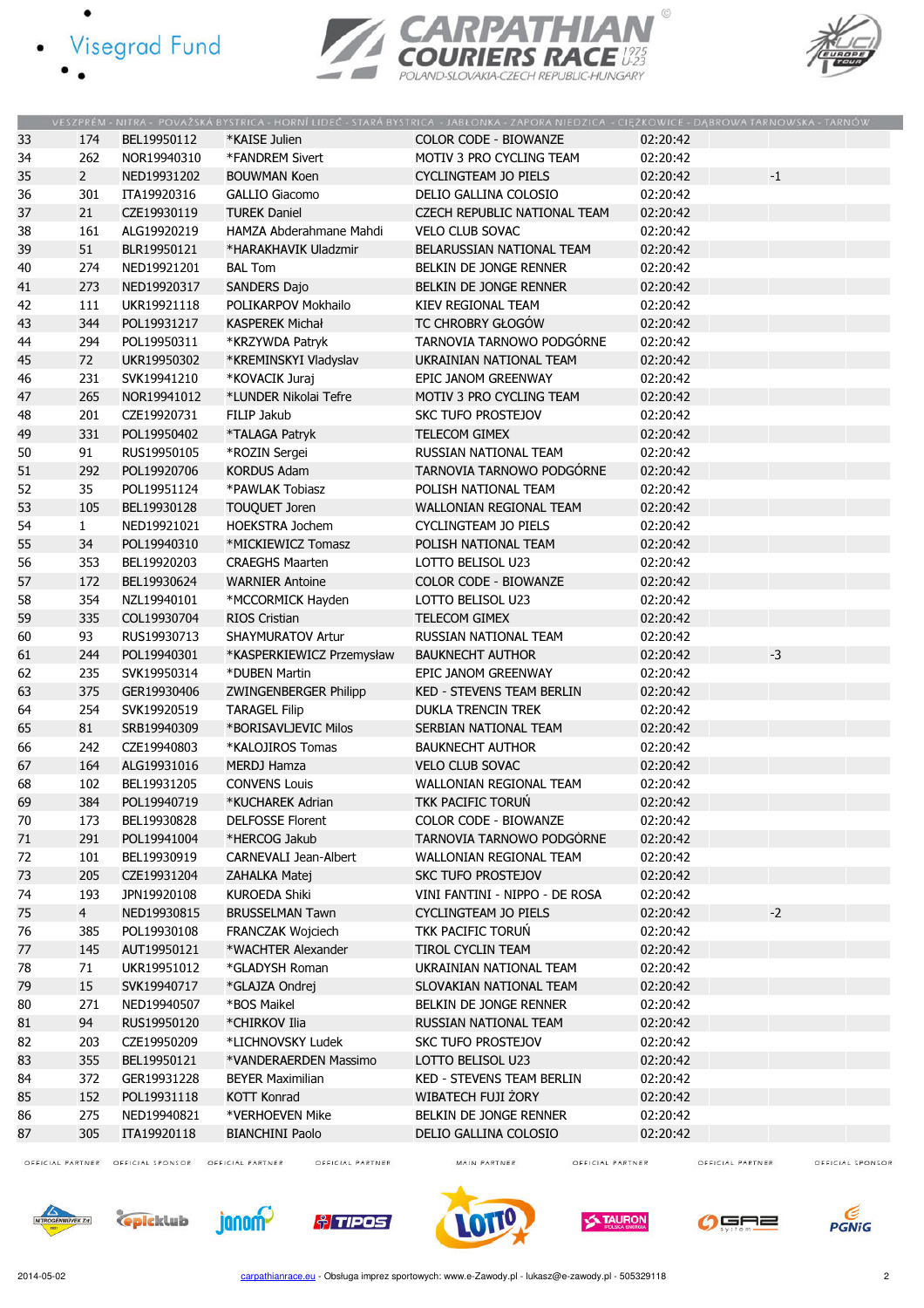- · Visegrad Fund
	-

 $\bullet$ 





|     |     |             |                            | VESZPRÉM - NITRA - POVAŽSKÁ BYSTRICA - HORNÍ LIDEČ - STARÁ BYSTRICA - JABŁONKA - ZAPORA NIEDZICA - CIĘŻKOWICE - DĄBROWA TARNOWSKA - TARNÓW |          |      |
|-----|-----|-------------|----------------------------|--------------------------------------------------------------------------------------------------------------------------------------------|----------|------|
| 88  | 224 | AUT19920526 | <b>KUEN Maximilian</b>     | <b>GEBRUDER WEISS - OBERNDORFER</b>                                                                                                        | 02:20:42 |      |
| 89  | 181 | GER19950109 | *SCHULZE Julian            | LKT TEAM BRANDENBURG                                                                                                                       | 02:20:42 |      |
| 90  | 142 | AUT19940404 | *MUHLBERGER Gregor         | TIROL CYCLIN TEAM                                                                                                                          | 02:20:42 |      |
| 91  | 133 | HUN19950425 | *LENGYEL Zoltan            | <b>UTENSILNORD</b>                                                                                                                         | 02:20:42 |      |
| 92  | 44  | LAT19950123 | *PODANS Andrejs            | LATVIAN NATIONAL TEAM                                                                                                                      | 02:20:42 |      |
| 93  | 175 | BEL19950717 | *MERTZ Remy                | <b>COLOR CODE - BIOWANZE</b>                                                                                                               | 02:20:42 |      |
| 94  | 253 | SVK19940210 | *MALOVEC Lubos             | <b>DUKLA TRENCIN TREK</b>                                                                                                                  | 02:20:42 |      |
| 95  | 321 | POL19920130 | <b>HABA Grzegorz</b>       | POGOŃ MOSTOSTAL PUŁAWY                                                                                                                     | 02:20:42 |      |
| 96  | 241 | CZE19920611 | <b>DVORSKY David</b>       | <b>BAUKNECHT AUTHOR</b>                                                                                                                    | 02:20:42 |      |
| 97  | 343 | POL19930220 | <b>KRAKOWIAK Norbert</b>   | TC CHROBRY GŁOGÓW                                                                                                                          | 02:20:42 |      |
| 98  | 243 | CZE19930630 | <b>ZECHMEISTER Tomas</b>   | <b>BAUKNECHT AUTHOR</b>                                                                                                                    | 02:20:42 |      |
| 99  | 325 | POL19920930 | <b>CZERKIES Michał</b>     | POGOŃ MOSTOSTAL PUŁAWY                                                                                                                     | 02:20:42 |      |
| 100 | 22  | CZE19930823 | <b>CHLUPAC Dominik</b>     | CZECH REPUBLIC NATIONAL TEAM                                                                                                               | 02:20:42 |      |
| 101 | 232 | SVK19930125 | <b>CHALUPCIK Jan</b>       | EPIC JANOM GREENWAY                                                                                                                        | 02:20:42 |      |
| 102 | 75  | UKR19950417 | *POLYAKOV Kuriy            | UKRAINIAN NATIONAL TEAM                                                                                                                    | 02:20:42 |      |
| 103 | 135 | HUN19950807 | *VARRO Gergely             | <b>UTENSILNORD</b>                                                                                                                         | 02:20:42 |      |
| 104 | 192 | SWE19920831 | <b>MAGNUSSON Kim Anton</b> | VINI FANTINI - NIPPO - DE ROSA                                                                                                             | 02:20:42 |      |
| 105 | 371 | GER19930107 | <b>DONATH Felix</b>        | <b>KED - STEVENS TEAM BERLIN</b>                                                                                                           | 02:20:42 |      |
| 106 | 312 | NED19920719 | VAN DE PUT Peter           | CYCLINGTEAM DE IJSSELSTREEK                                                                                                                | 02:20:42 |      |
| 107 | 74  | UKR19930909 | <b>SHEVTCHUK Roman</b>     | UKRAINIAN NATIONAL TEAM                                                                                                                    | 02:20:42 |      |
| 108 | 195 | JPN19930915 | KOISHI Yuma                | VINI FANTINI - NIPPO - DE ROSA                                                                                                             | 02:20:42 |      |
| 109 | 85  | SRB19950805 | *MILADINOVIC Milos         | SERBIAN NATIONAL TEAM                                                                                                                      | 02:20:42 |      |
| 110 | 53  | BLR19951009 | *STROKAV Vasili            | BELARUSSIAN NATIONAL TEAM                                                                                                                  | 02:20:42 |      |
| 111 | 153 | POL19940608 | *JAROMIN Piotr             | WIBATECH FUJI ŻORY                                                                                                                         | 02:20:42 |      |
| 112 | 43  | LAT19920626 | <b>VOSEKALNS Andris</b>    | LATVIAN NATIONAL TEAM                                                                                                                      | 02:20:42 |      |
| 113 | 342 | POL19930212 | ZAJĄC Bartosz              | TC CHROBRY GŁOGÓW                                                                                                                          | 02:20:42 |      |
| 114 | 233 | SVK19940206 | *LAJCHA Juraj              | EPIC JANOM GREENWAY                                                                                                                        | 02:20:42 |      |
| 115 | 5   | NED19920314 | <b>REINDERS Elmar</b>      | <b>CYCLINGTEAM JO PIELS</b>                                                                                                                | 02:20:42 |      |
| 116 | 13  | SVK19931015 | <b>JUHANIAK Kamil</b>      | SLOVAKIAN NATIONAL TEAM                                                                                                                    | 02:20:42 |      |
| 117 | 194 | AUT19930310 | <b>PAULUS Daniel</b>       | VINI FANTINI - NIPPO - DE ROSA                                                                                                             | 02:20:42 |      |
| 118 | 83  | SRB19940506 | *STEFANOVIC Stefan         | SERBIAN NATIONAL TEAM                                                                                                                      | 02:20:42 |      |
| 119 | 202 | CZE19920713 | <b>VRAZEL Viktor</b>       | <b>SKC TUFO PROSTEJOV</b>                                                                                                                  | 02:20:42 |      |
| 120 | 311 | NED19940429 | *VAN DORP Kenneth          | CYCLINGTEAM DE IJSSELSTREEK                                                                                                                | 02:20:42 |      |
| 121 | 252 | SVK19940630 | *DASKO Mario               | <b>DUKLA TRENCIN TREK</b>                                                                                                                  | 02:20:42 |      |
| 122 | 332 | POL19950217 | *BROŻYNA Piotr             | TELECOM GIMEX                                                                                                                              | 02:20:42 |      |
| 123 | 24  | CZE19950531 | *SCHLEGEL Michal           | <b>CZECH REPUBLIC NATIONAL TEAM</b>                                                                                                        | 02:20:42 |      |
| 124 | 115 | UKR19920222 | KASIANOV Oleksii           | KIEV REGIONAL TEAM                                                                                                                         | 02:20:42 |      |
| 125 | 112 | UKR19930628 | SKORENKO Mykyta            | KIEV REGIONAL TEAM                                                                                                                         | 02:20:42 |      |
| 126 | 113 | UKR19920928 | <b>BUZYLE Roman</b>        | KIEV REGIONAL TEAM                                                                                                                         | 02:20:42 |      |
| 127 | 322 | POL19920312 | FOLTYN Jakub               | POGOŃ MOSTOSTAL PUŁAWY                                                                                                                     | 02:20:42 |      |
| 128 | 314 | NED19950916 | *COSTER Kevin              | CYCLINGTEAM DE IJSSELSTREEK                                                                                                                | 02:20:42 |      |
| 129 | 132 | HUN19940214 | *KENYERES Abel             | <b>UTENSILNORD</b>                                                                                                                         | 02:20:42 |      |
| 130 | 382 | POL19920116 | <b>WARCHOŁ Bartosz</b>     | TKK PACIFIC TORUŃ                                                                                                                          | 02:20:42 |      |
| 131 | 313 | NED19931004 | <b>KOEDIJK Matthijs</b>    | CYCLINGTEAM DE IJSSELSTREEK                                                                                                                | 02:20:42 |      |
| 132 | 373 | GER19941228 | *KRETSCHY Florian          | KED - STEVENS TEAM BERLIN                                                                                                                  | 02:20:42 |      |
| 133 | 92  | RUS19940704 | *STEPANOV Aleksandr        | RUSSIAN NATIONAL TEAM                                                                                                                      | 02:20:42 |      |
| 134 | 264 | NOR19940501 | *KLEIVEN Njal Eivind       | MOTIV 3 PRO CYCLING TEAM                                                                                                                   | 02:20:42 |      |
| 135 | 345 | POL19940602 | *SUCHECKI Krzysztof        | TC CHROBRY GŁOGÓW                                                                                                                          | 02:20:42 |      |
| 136 | 223 | CZE19920401 | <b>KOUDELA Tomas</b>       | <b>GEBRUDER WEISS - OBERNDORFER</b>                                                                                                        | 02:20:42 |      |
| 137 | 374 | GER19920129 | <b>WOTSCHKE Sebastian</b>  | KED - STEVENS TEAM BERLIN                                                                                                                  | 02:20:42 |      |
| 138 | 11  | SVK19920725 | <b>SCHWABIK Johann</b>     | SLOVAKIAN NATIONAL TEAM                                                                                                                    | 02:20:42 |      |
| 139 | 45  | LAT19941211 | *BEITANS Krisjanis         | LATVIAN NATIONAL TEAM                                                                                                                      | 02:20:42 |      |
| 140 | 55  | BLR19921119 | <b>PADALIAK Pavel</b>      | BELARUSSIAN NATIONAL TEAM                                                                                                                  | 02:20:42 |      |
| 141 | 52  | BLR19940216 | *SHUMOV nikolai            | BELARUSSIAN NATIONAL TEAM                                                                                                                  | 02:20:42 | $-2$ |
| 142 | 73  | UKR19941113 | *LUTSYSHYN Roman           | UKRAINIAN NATIONAL TEAM                                                                                                                    | 02:20:42 |      |
|     |     |             |                            |                                                                                                                                            |          |      |

OFFICIAL PARTNER OFFICIAL SPONSOR OFFICIAL PARTNER

OFFICIAL PARTNER

MAIN PARTNER

OFFICIAL PARTNER

OFFICIAL PARTNER













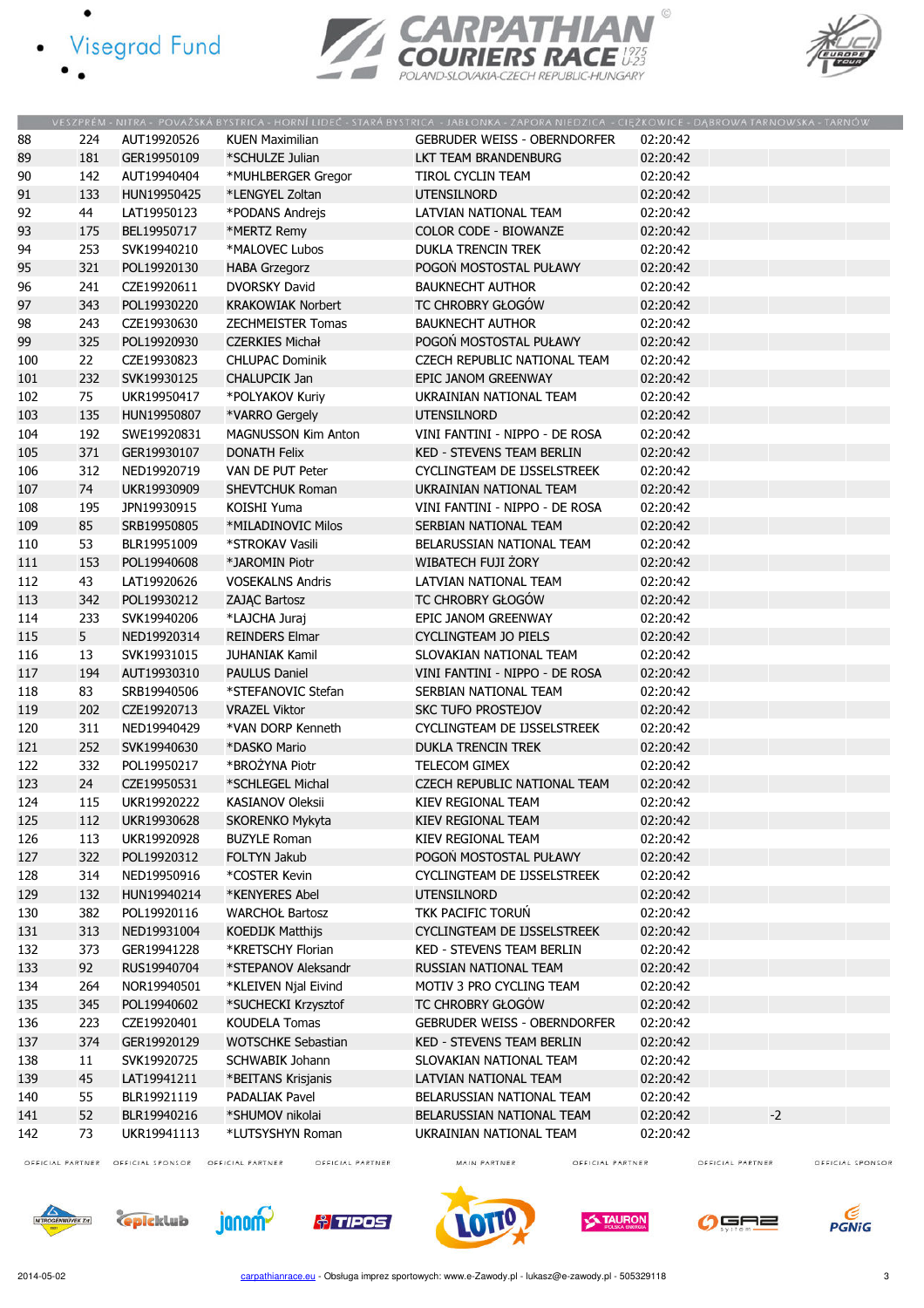- **Visegrad Fund** 
	-





|     |     |             |                         | VESZPRÉM - NITRA - POVAŽSKÁ BYSTRICA - HORNÍ LIDEČ - STARÁ BYSTRICA - JABŁONKA - ZAPORA NIEDZICA - CIĘŻKOWICE - DĄBROWA TARNOWSKA - TARNÓW |            |          |  |
|-----|-----|-------------|-------------------------|--------------------------------------------------------------------------------------------------------------------------------------------|------------|----------|--|
| 143 | 154 | POL19951027 | *ROWICKI Wojciech       | WIBATECH FUJI ŻORY                                                                                                                         | 02:20:42   |          |  |
| 144 | 12  | SVK19950911 | *HARAG Tomas            | SLOVAKIAN NATIONAL TEAM                                                                                                                    | 02:20:42   |          |  |
| 145 | 31  | POL19940105 | *REKITA Szymon          | POLISH NATIONAL TEAM                                                                                                                       | 02:20:42   |          |  |
| 146 | 221 | AUT19931104 | <b>GOGOL Michael</b>    | <b>GEBRUDER WEISS - OBERNDORFER</b>                                                                                                        | 02:20:42   |          |  |
| 147 | 23  | CZE19930209 | <b>HAMPL Petr</b>       | CZECH REPUBLIC NATIONAL TEAM                                                                                                               | 02:20:42   |          |  |
| 148 | 263 | NOR19940206 | *HAKENRUD Anders Lie    | MOTIV 3 PRO CYCLING TEAM                                                                                                                   | 02:20:42   |          |  |
| 149 | 163 | ALG19930227 | <b>BARBARI Adil</b>     | <b>VELO CLUB SOVAC</b>                                                                                                                     | 02:20:42   |          |  |
| 150 | 315 | NED19930316 | <b>VAN ENGELEN Ande</b> | CYCLINGTEAM DE IJSSELSTREEK                                                                                                                | 02:20:42   |          |  |
| 151 | 144 | AUT19940127 | *SCHULTUS Patric        | <b>TIROL CYCLIN TEAM</b>                                                                                                                   | 02:20:42   |          |  |
| 152 | 143 | AUT19950304 | *SCHIPFLINGER Florian   | <b>TIROL CYCLIN TEAM</b>                                                                                                                   | 02:20:42   |          |  |
| 153 | 141 | AUT19940116 | *BOSMAN Patrick         | TIROL CYCLIN TEAM                                                                                                                          | 02:20:42   |          |  |
| 154 | 272 | NED19950703 | *VID BOGAERT Sem        | BELKIN DE JONGE RENNER                                                                                                                     | 02:21:12   | $+30$    |  |
| 155 | 365 | HUN19930302 | <b>VARGA Peter</b>      | MUGENRACE TEAM PROLOG                                                                                                                      | 02:21:17   | $+35$    |  |
| 156 | 183 | GER19930625 | KOCH Janas              | LKT TEAM BRANDENBURG                                                                                                                       | 02:21:25   | $+43$    |  |
| 157 | 182 | GER19950523 | *BERGER Leon            | LKT TEAM BRANDENBURG                                                                                                                       | 02:21:25   | $+43$    |  |
| 158 | 293 | POL19950218 | *WILGUS Wojciech        | TARNOVIA TARNOWO PODGÓRNE                                                                                                                  | 02:21:25   | $+43$    |  |
| 159 | 54  | BLR19951210 | *BARAVIK Valiantsin     | BELARUSSIAN NATIONAL TEAM                                                                                                                  | 02:22:58   | $+2:16$  |  |
| 160 | 333 | POL19950422 | *KASPERKIEWICZ Maciej   | TELECOM GIMEX                                                                                                                              | 02:23:06   | $+2:24$  |  |
| 161 | 364 | HUN19931114 | <b>MOGYOROSI Mate</b>   | MUGENRACE TEAM PROLOG                                                                                                                      | 02:23:24   | $+2:42$  |  |
| 162 | 84  | SRB19940102 | *POLUMIRAC Marko        | SERBIAN NATIONAL TEAM                                                                                                                      | 02:23:41   | $+2:59$  |  |
| 163 | 361 | HUN19930616 | <b>VARGA Peter</b>      | MUGENRACE TEAM PROLOG                                                                                                                      | 02:29:07   | $+8:25$  |  |
| 164 | 295 | POL19950305 | *RADZICKI Adam          | TARNOVIA TARNOWO PODGÓRNE                                                                                                                  | 02:29:45   | $+9:03$  |  |
| 165 | 162 | ALG19920906 | <b>HAMZA Faycal</b>     | <b>VELO CLUB SOVAC</b>                                                                                                                     | 02:30:02   | $+9:20$  |  |
| 166 | 14  | SVK19930805 | <b>SMYKAL Martin</b>    | SLOVAKIAN NATIONAL TEAM                                                                                                                    | 02:31:06   | $+10:24$ |  |
|     | 131 | HUN19920417 | <b>HOLLO Botond</b>     | <b>UTENSILNORD</b>                                                                                                                         | <b>DNF</b> |          |  |
|     | 151 | POL19930729 | <b>MROZEK Wiktor</b>    | WIBATECH FUJI ŻORY                                                                                                                         | <b>DNF</b> |          |  |
|     | 165 | ALG19940909 | *BENRAIS Nadir          | <b>VELO CLUB SOVAC</b>                                                                                                                     | <b>DNF</b> |          |  |
|     | 334 | POL19930927 | <b>KACZMAREK Jakub</b>  | <b>TELECOM GIMEX</b>                                                                                                                       | <b>DNF</b> |          |  |
|     | 362 | HUN19920812 | <b>HARTMANN Jozsef</b>  | MUGENRACE TEAM PROLOG                                                                                                                      | <b>DNF</b> |          |  |

### ZAWODNICY / RIDERS WYSTARTOWAŁO / STARTING 171 UKOŃCZYŁO / FINISHING 166 POZA LIMITEM / OUT OF TIME LIMITS 0 ZDYSKWALIFIKOWANO / DISQUALIFICATE 0

### KLASYFIKACJA DRUŻYNOWA ETAPU 1 / TEAM CLASSIFICATION OF STAGE 1

| <b>MIEJSCE</b> | <b>KOD UCI</b><br>(PLACE) (UCI CODE) | <b>DRUŻYNA</b><br>(TEAM)       | <b>KRAJ</b><br>(COUNTRY) | <b>CZAS</b><br>(TIME) | <b>STRATA</b><br>(DIFF.) |
|----------------|--------------------------------------|--------------------------------|--------------------------|-----------------------|--------------------------|
|                | <b>DEL</b>                           | DELIO GALLINA COLOSIO          | <b>ITA</b>               | 07:02:06              |                          |
| $\mathcal{P}$  | LBL.                                 | LOTTO BELISOL U23              | <b>BEL</b>               | 07:02:06              |                          |
| 3              | <b>WAL</b>                           | <b>WALLONIAN REGIONAL TEAM</b> | <b>BEL</b>               | 07:02:06              |                          |
| 4              | <b>PAC</b>                           | TKK PACIFIC TORUN              | <b>POL</b>               | 07:02:06              |                          |
| 5              | <b>CCB</b>                           | COLOR CODE - BIOWANZE          | <b>BEL</b>               | 07:02:06              |                          |
| 6              | CJP                                  | CYCLINGTEAM JO PIELS           | NED.                     | 07:02:06              |                          |
| 7              | <b>LKT</b>                           | LKT TEAM BRANDENBURG           | <b>GER</b>               | 07:02:06              |                          |
| 8              | <b>POL</b>                           | POLISH NATIONAL TEAM           | <b>POL</b>               | 07:02:06              |                          |
| 9              | LAT                                  | LATVIAN NATIONAL TEAM          | LAT                      | 07:02:06              |                          |
| 10             | MPC                                  | MOTIV 3 PRO CYCLING TEAM       | NOR.                     | 07:02:06              |                          |
| 11             | <b>RUS</b>                           | RUSSIAN NATIONAL TEAM          | <b>RUS</b>               | 07:02:06              |                          |
| 12             | JAN                                  | EPIC JANOM GREENWAY            | <b>SVK</b>               | 07:02:06              |                          |

OFFICIAL PARTNER OFFICIAL SPONSOR OFFICIAL PARTNER

OFFICIAL PARTNER

MAIN PARTNER

OFFICIAL PARTNER

OFFICIAL PARTNER















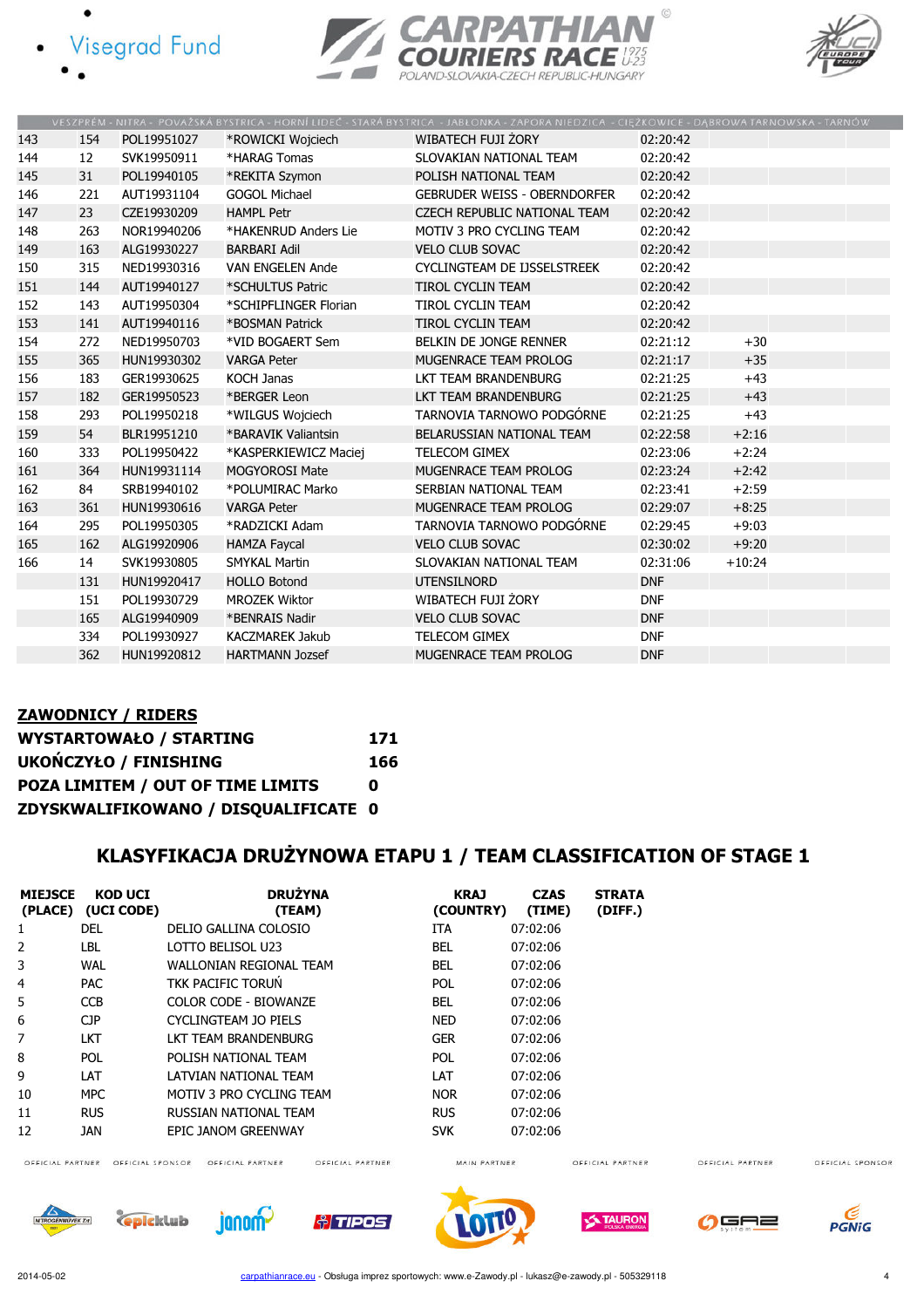





|    |                  | VESZPRÉM - NITRA - POVAŽSKÁ BYSTRICA - HORNÍ LIDEČ - STARÁ BYSTRICA - JABŁONKA - ZAPORA NIEDZICA - CIĘŻKOWICE - DĄBROWA TARNOWSKA - TARNÓ |            |          |          |  |
|----|------------------|-------------------------------------------------------------------------------------------------------------------------------------------|------------|----------|----------|--|
| 13 | <b>PMP</b>       | POGOŃ MOSTOSTAL PUŁAWY                                                                                                                    | <b>POL</b> | 07:02:06 |          |  |
| 14 | <b>GWO</b>       | <b>GEBRUDER WEISS - OBERNDORFER</b>                                                                                                       | AUT        | 07:02:06 |          |  |
| 15 | <b>CZE</b>       | CZECH REPUBLIC NATIONAL TEAM                                                                                                              | CZE        | 07:02:06 |          |  |
| 16 | <b>BAU</b>       | <b>BAUKNECHT AUTHOR</b>                                                                                                                   | <b>CZE</b> | 07:02:06 |          |  |
| 17 | JOR <sub>1</sub> | BELKIN DE JONGE RENNER                                                                                                                    | <b>NED</b> | 07:02:06 |          |  |
| 18 | <b>CLG</b>       | TC CHROBRY GŁOGÓW                                                                                                                         | <b>POL</b> | 07:02:06 |          |  |
| 19 | <b>TAR</b>       | TARNOVIA TARNOWO PODGÓRNE                                                                                                                 | POL        | 07:02:06 |          |  |
| 20 | <b>DUK</b>       | <b>DUKLA TRENCIN TREK</b>                                                                                                                 | <b>SVK</b> | 07:02:06 |          |  |
| 21 | KIV              | KIEV REGIONAL TEAM                                                                                                                        | <b>UKR</b> | 07:02:06 |          |  |
| 22 | <b>VFN</b>       | VINI FANTINI - NIPPO - DE ROSA                                                                                                            | <b>JPN</b> | 07:02:06 |          |  |
| 23 | <b>SKC</b>       | SKC TUFO PROSTEJOV                                                                                                                        | <b>CZE</b> | 07:02:06 |          |  |
| 24 | <b>SRB</b>       | SERBIAN NATIONAL TEAM                                                                                                                     | <b>SRB</b> | 07:02:06 |          |  |
| 25 | <b>UNA</b>       | <b>UTENSILNORD</b>                                                                                                                        | HUN        | 07:02:06 |          |  |
| 26 | <b>UKR</b>       | UKRAINIAN NATIONAL TEAM                                                                                                                   | <b>UKR</b> | 07:02:06 |          |  |
| 27 | TMG              | <b>TELECOM GIMEX</b>                                                                                                                      | <b>ESP</b> | 07:02:06 |          |  |
| 28 | <b>KED</b>       | <b>KED - STEVENS TEAM BERLIN</b>                                                                                                          | <b>GER</b> | 07:02:06 |          |  |
| 29 | <b>VCS</b>       | <b>VELO CLUB SOVAC</b>                                                                                                                    | ALG        | 07:02:06 |          |  |
| 30 | <b>BLR</b>       | BELARUSSIAN NATIONAL TEAM                                                                                                                 | <b>BLR</b> | 07:02:06 |          |  |
| 31 | <b>TIR</b>       | TIROL CYCLIN TEAM                                                                                                                         | <b>AUT</b> | 07:02:06 |          |  |
| 32 | <b>SVK</b>       | SLOVAKIAN NATIONAL TEAM                                                                                                                   | <b>SVK</b> | 07:02:06 |          |  |
| 33 | WIB              | WIBATECH FUJI ŻORY                                                                                                                        | POL        | 07:02:06 |          |  |
| 34 | IJS              | CYCLINGTEAM DE IJSSELSTREEK                                                                                                               | NED.       | 07:02:06 |          |  |
| 35 | <b>MTP</b>       | MUGENRACE TEAM PROLOG                                                                                                                     | <b>HUN</b> | 07:13:48 | $+11:42$ |  |
|    |                  |                                                                                                                                           |            |          |          |  |

# GÓRSKIE PREMIE NA ETAPIE 1 / MOUNTAIN PREMIUM ON STAGE 1

|                           | 72 KM KAT: 1 Ajka Padragkut |                                                 |                              |            |                                     |  |  |
|---------------------------|-----------------------------|-------------------------------------------------|------------------------------|------------|-------------------------------------|--|--|
| <b>MIEJSCE</b><br>(PLACE) | <b>NUMER</b><br>(NUMBER)    | <b>NAZWISKO I IMIE</b><br>(SURNAME, FIRST NAME) | <b>DRUŻYNA</b><br>(TEAM)     | <b>PKT</b> | <b>BON/KAR</b><br>(POINT) (BON/PEN) |  |  |
|                           |                             | Koen Bouwman                                    | CYCLINGTEAM JO PIELS         |            | 0 s.                                |  |  |
|                           | 181                         | Julian Schulze                                  | LKT TEAM BRANDENBURG         |            | 0 s.                                |  |  |
|                           | 21                          | Daniel Turek                                    | CZECH REPUBLIC NATIONAL TEAM |            | 0 s.                                |  |  |

## LOTNE PREMIE NA ETAPIE 1 / INTERMEDIATE SPRINTS ON STAGE 1

|                            | 44 KM KAT: 1 Tapolca     |                                                 |                                 |                              |                             |
|----------------------------|--------------------------|-------------------------------------------------|---------------------------------|------------------------------|-----------------------------|
| <b>MIEJSCE</b><br>(PLACE)  | <b>NUMER</b><br>(NUMBER) | <b>NAZWISKO I IMIE</b><br>(SURNAME, FIRST NAME) | <b>DRUŻYNA</b><br>(TEAM)        | <b>PKT</b><br>(POINT)        | <b>BON/KAR</b><br>(BON/PEN) |
|                            | 352                      | Amaury Capiot                                   | LOTTO BELISOL U23               |                              | $-3$ s.                     |
| 2                          | 4                        | Tawn Brusselman                                 | <b>CYCLINGTEAM JO PIELS</b>     |                              | $-2$ s.                     |
| 3                          | 251                      | Erik Baska                                      | DUKLA TRENCIN TREK              |                              | $-1$ s.                     |
|                            | 67 KM KAT: 1 Halimba     |                                                 |                                 |                              |                             |
| <b>MIEJSCE</b><br>(PI ACE) | <b>NUMER</b><br>(NUMRFR) | <b>NAZWISKO I IMIE</b><br>(SURNAME, FIRST NAME) | <b>DRUŻYNA</b><br><b>(TFAM)</b> | <b>PKT</b><br><b>(POINT)</b> | <b>BON/KAR</b><br>(RON/PFN) |

| MIEJSCE<br>(PLACE) | NUMER<br>(NUMBER) | NAZWISKO I IMIE<br>(SURNAME, FIRST NAME) | DRUZYNA<br>(TEAM)           | PKT | BON/KAR<br>(POINT) (BON/PEN) |
|--------------------|-------------------|------------------------------------------|-----------------------------|-----|------------------------------|
|                    | 244               | Przemysław Kasperkiewicz                 | <b>BAUKNECHT AUTHOR</b>     |     | $-3$ s.                      |
|                    | 52                | nikolai Shumov                           | BELARUSSIAN NATIONAL TEAM   |     | $-2$ s.                      |
|                    |                   | Koen Bouwman                             | <b>CYCLINGTEAM JO PIELS</b> |     | $-1$ s.                      |

OFFICIAL PARTNER OFFICIAL SPONSOR OFFICIAL PARTNER

OFFICIAL PARTNER

MAIN PARTNER

OFFICIAL PARTNER

OFFICIAL PARTNER













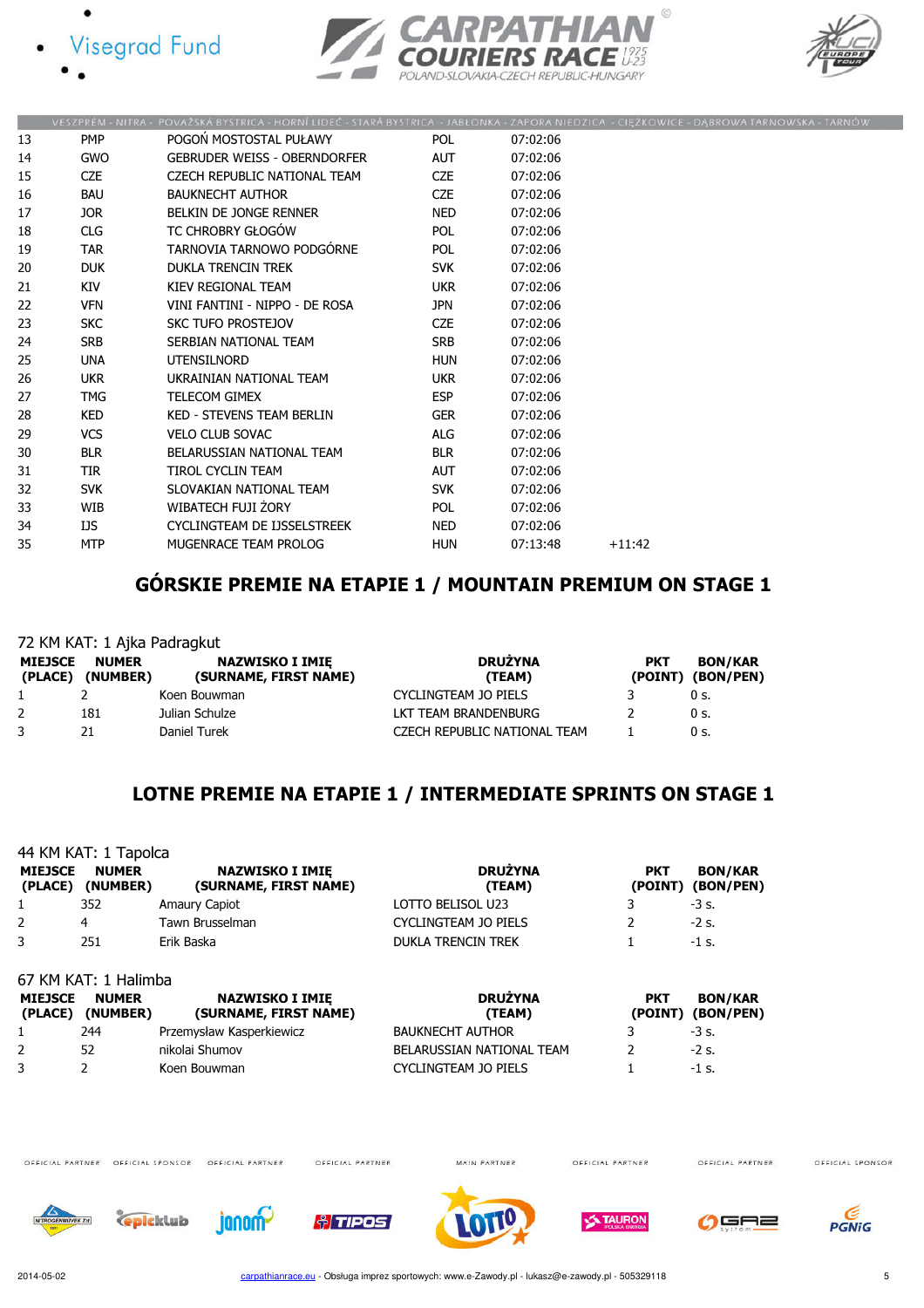





#### VESZPRÉM - NITRA - POVAŽSKÁ BYSTRICA - HORNÍ LIDEČ - STARÁ BYSTRICA - JABŁONKA - ZAPORA NIEDZICA - CIĘŻKOWICE - DĄBROWA TARNOWSKA - TARNÓW KLASYFIKACJA GENERALNA PO ETAPIE 1 / GENERAL CLASSIFICATION AFTER STAGE 1

| DŁUGOSC TRASY / DISTANCE OF STAGE KM: 109.00 |
|----------------------------------------------|
|                                              |
|                                              |
|                                              |

DŁUGOŚĆ TRASY / DISTANCE OF STAGE KM: 109.00 ŚREDNIA PRĘDKOŚĆ / AVERAGE SPEED: 46.54 km/h

| <b>MIEJSCE</b><br>(PLACE) | <b>NR</b><br>(NO) | <b>KOD UCI</b><br>(UCI CODE) | <b>NAZWISKO I IMIE</b><br>(SURNAME, FIRST NAME) | <b>DRUŻYNA</b><br>(TEAM)            | <b>CZAS</b><br>(TIME) | <b>STRATA</b><br>(DIFF.) |
|---------------------------|-------------------|------------------------------|-------------------------------------------------|-------------------------------------|-----------------------|--------------------------|
| 1                         | 185               | GER19940831                  | *WILLWOHL Willi                                 | LKT TEAM BRANDENBURG                | 02:20:32              |                          |
| 2                         | 171               | BEL19930901                  | <b>KERF Jerome</b>                              | COLOR CODE - BIOWANZE               | 02:20:36              | $+4$                     |
| 3                         | 191               | ROU19920904                  | <b>GROSU Eduard</b>                             | VINI FANTINI - NIPPO - DE ROSA      | 02:20:38              | $+6$                     |
| 4                         | 352               | BEL19930625                  | <b>CAPIOT Amaury</b>                            | LOTTO BELISOL U23                   | 02:20:39              | $+7$                     |
| 5                         | 244               | POL19940301                  | *KASPERKIEWICZ Przemysław                       | <b>BAUKNECHT AUTHOR</b>             | 02:20:39              | $+7$                     |
| 6                         | 4                 | NED19930815                  | <b>BRUSSELMAN Tawn</b>                          | <b>CYCLINGTEAM JO PIELS</b>         | 02:20:40              | $+8$                     |
| 7                         | 52                | BLR19940216                  | *SHUMOV nikolai                                 | BELARUSSIAN NATIONAL TEAM           | 02:20:40              | $+8$                     |
| 8                         | 251               | SVK19940112                  | *BASKA Erik                                     | <b>DUKLA TRENCIN TREK</b>           | 02:20:41              | $+9$                     |
| 9                         | $\overline{2}$    | NED19931202                  | <b>BOUWMAN Koen</b>                             | <b>CYCLINGTEAM JO PIELS</b>         | 02:20:41              | $+9$                     |
| $10\,$                    | 41                | LAT19921029                  | <b>LIEPINS Emils</b>                            | LATVIAN NATIONAL TEAM               | 02:20:42              | $+10\,$                  |
| $11\,$                    | 351               | GBR19920103                  | <b>MCLAY Daniel</b>                             | LOTTO BELISOL U23                   | 02:20:42              | $+10\,$                  |
| 12                        | 383               | POL19920417                  | <b>OBORSKI Dominik</b>                          | TKK PACIFIC TORUŃ                   | 02:20:42              | $+10$                    |
| 13                        | 3                 | NED19921114                  | VAN RHEE Joey                                   | <b>CYCLINGTEAM JO PIELS</b>         | 02:20:42              | $+10$                    |
| 14                        | 184               | GER19940919                  | *SOBALLA Carl                                   | LKT TEAM BRANDENBURG                | 02:20:42              | $+10$                    |
| 15                        | 302               | ITA19930401                  | <b>GABBURO Davide</b>                           | DELIO GALLINA COLOSIO               | 02:20:42              | $+10$                    |
| 16                        | 42                | LAT19940818                  | *NEILANDS Kristis                               | LATVIAN NATIONAL TEAM               | 02:20:42              | $+10$                    |
| $17\,$                    | 303               | ITA19920113                  | <b>MEGGIORINI Andrea</b>                        | DELIO GALLINA COLOSIO               | 02:20:42              | $+10$                    |
| 18                        | 25                | CZE19930317                  | <b>SISR Frantisek</b>                           | CZECH REPUBLIC NATIONAL TEAM        | 02:20:42              | $+10$                    |
| 19                        | 114               | UKR19921121                  | MALYNIVSKYI Vasyl                               | KIEV REGIONAL TEAM                  | 02:20:42              | $+10$                    |
| 20                        | 381               | POL19951004                  | *PALUTA Michał                                  | TKK PACIFIC TORUŃ                   | 02:20:42              | $+10$                    |
| 21                        | 95                | RUS19950313                  | *NEMYKIN Danil                                  | RUSSIAN NATIONAL TEAM               | 02:20:42              | $+10$                    |
| 22                        | 104               | BEL19920101                  | <b>WASTYN Emiel</b>                             | WALLONIAN REGIONAL TEAM             | 02:20:42              | $+10$                    |
| 23                        | 323               | POL19930604                  | JEZIORSKI Rafał                                 | POGOŃ MOSTOSTAL PUŁAWY              | 02:20:42              | $+10$                    |
| 24                        | 103               | BEL19930914                  | <b>VEKEMAN Maxime</b>                           | WALLONIAN REGIONAL TEAM             | 02:20:42              | $+10$                    |
| 25                        | 33                | POL19930910                  | <b>OWSIAN Arkadiusz</b>                         | POLISH NATIONAL TEAM                | 02:20:42              | $+10$                    |
| 26                        | 341               | POL19940715                  | *STOSZ Patryk                                   | TC CHROBRY GŁOGÓW                   | 02:20:42              | $+10\,$                  |
| 27                        | 304               | ITA19941225                  | *MARONESE Marco                                 | DELIO GALLINA COLOSIO               | 02:20:42              | $+10$                    |
| 28                        | 234               | SVK19950911                  | *HOLOMEK Milan                                  | EPIC JANOM GREENWAY                 | 02:20:42              | $+10$                    |
| 29                        | 324               | POL19940421                  | *KIETLIŃSKI Wojciech                            | POGOŃ MOSTOSTAL PUŁAWY              | 02:20:42              | $+10$                    |
| 30                        | 245               | CZE19920606                  | KADUCH Jan                                      | <b>BAUKNECHT AUTHOR</b>             | 02:20:42              | $+10$                    |
| 31                        | 32                | POL19950406                  | *SZELĄG Gracjan                                 | POLISH NATIONAL TEAM                | 02:20:42              | $+10$                    |
| 32                        | 261               | NOR19930327                  | <b>KRISTOFFERSEN Anders</b>                     | MOTIV 3 PRO CYCLING TEAM            | 02:20:42              | $+10$                    |
| 33                        | 225               | GER19920128                  | <b>MEIER Aleksander</b>                         | <b>GEBRUDER WEISS - OBERNDORFER</b> | 02:20:42              | $+10$                    |
| 34                        | 134               | HUN19951126                  | *ROZSA Balazs                                   | <b>UTENSILNORD</b>                  | 02:20:42              | $+10$                    |
| 35                        | 222               | GER19921009                  | <b>KENDLER Benedikt</b>                         | <b>GEBRUDER WEISS - OBERNDORFER</b> | 02:20:42              | $+10$                    |
| 36                        | 82                | SRB19930423                  | DANILOVIC Marko                                 | SERBIAN NATIONAL TEAM               | 02:20:42              | $+10$                    |
| 37                        | 174               | BEL19950112                  | *KAISE Julien                                   | COLOR CODE - BIOWANZE               | 02:20:42              | $+10$                    |
| 38                        | 262               | NOR19940310                  | *FANDREM Sivert                                 | MOTIV 3 PRO CYCLING TEAM            | 02:20:42              | $+10$                    |
| 39                        | 301               | ITA19920316                  | <b>GALLIO Giacomo</b>                           | DELIO GALLINA COLOSIO               | 02:20:42              | $+10$                    |
| 40                        | 21                | CZE19930119                  | <b>TUREK Daniel</b>                             | CZECH REPUBLIC NATIONAL TEAM        | 02:20:42              | $+10$                    |
| 41                        | 161               | ALG19920219                  | HAMZA Abderahmane Mahdi                         | <b>VELO CLUB SOVAC</b>              | 02:20:42              | $+10$                    |
| 42                        | 51                | BLR19950121                  | *HARAKHAVIK Uladzmir                            | BELARUSSIAN NATIONAL TEAM           | 02:20:42              | $+10$                    |
| 43                        | 274               | NED19921201                  | <b>BAL Tom</b>                                  | BELKIN DE JONGE RENNER              | 02:20:42              | $+10$                    |
| 44                        | 273               | NED19920317                  | SANDERS Dajo                                    | BELKIN DE JONGE RENNER              | 02:20:42              | $+10$                    |
| 45                        | 111               | UKR19921118                  | POLIKARPOV Mokhailo                             | KIEV REGIONAL TEAM                  | 02:20:42              | $+10$                    |
| 46                        | 344               | POL19931217                  | KASPEREK Michał                                 | TC CHROBRY GŁOGÓW                   | 02:20:42              | $+10$                    |
| 47                        | 294               | POL19950311                  | *KRZYWDA Patryk                                 | TARNOVIA TARNOWO PODGÓRNE           | 02:20:42              | $+10$                    |
| 48                        | 72                | UKR19950302                  | *KREMINSKYI Vladyslav                           | UKRAINIAN NATIONAL TEAM             | 02:20:42              | $+10$                    |
| 49                        | 231               | SVK19941210                  | *KOVACIK Juraj                                  | EPIC JANOM GREENWAY                 | 02:20:42              | $+10$                    |
|                           |                   |                              |                                                 |                                     |                       |                          |

OFFICIAL PARTNER OFFICIAL SPONSOR OFFICIAL PARTNER

OFFICIAL PARTNER

MAIN PARTNER

OFFICIAL PARTNER

OFFICIAL PARTNER















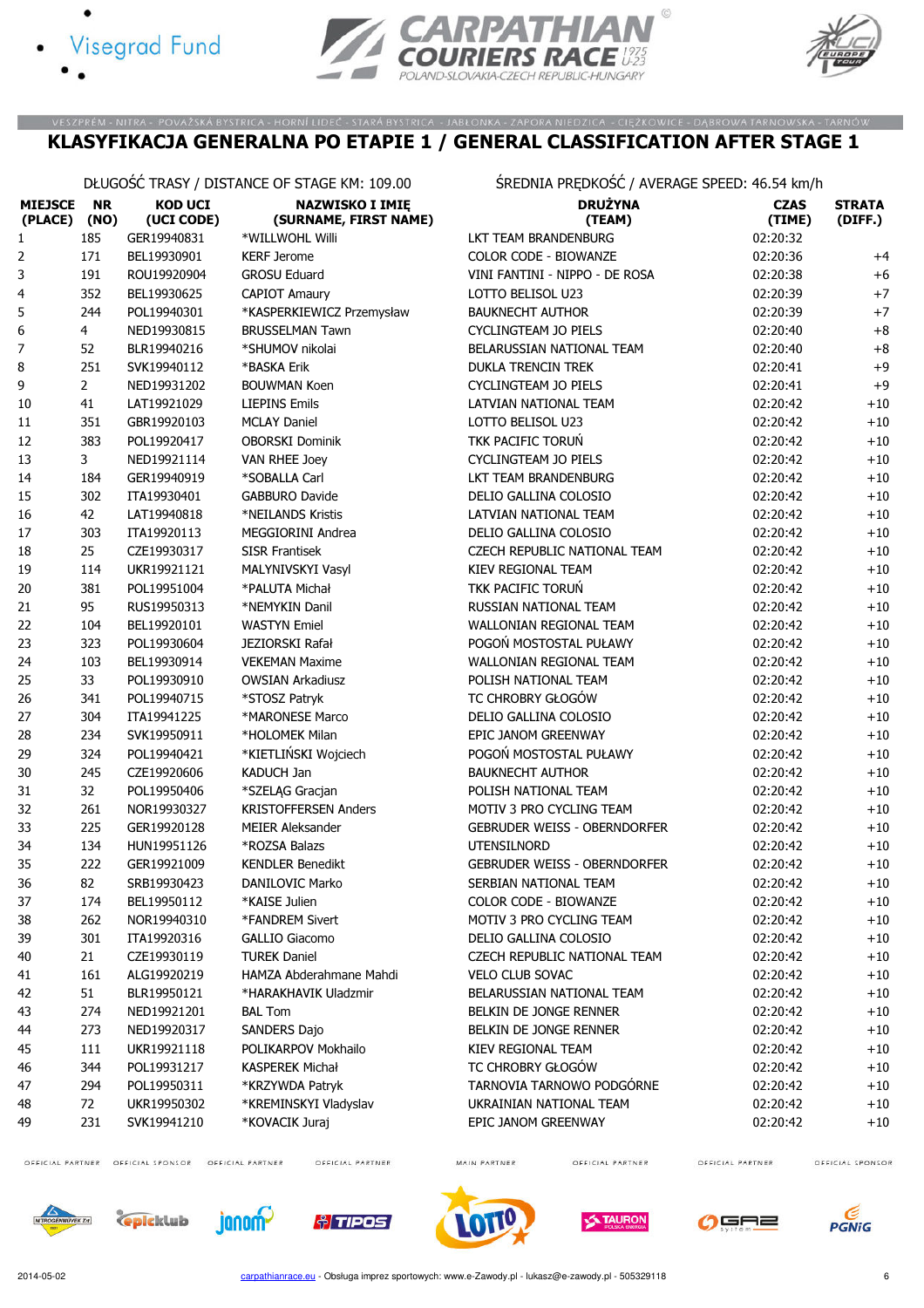- · Visegrad Fund
	-

 $\bullet$ 





|          |              |             |                          | VESZPRÉM - NITRA - POVAŽSKÁ BYSTRICA - HORNÍ LIDEČ - STARÁ BYSTRICA - JABŁONKA - ZAPORA NIEDZICA - CIĘŻKOWICE - DĄBROWA TARNOWSKA - TARNÓW |          |       |
|----------|--------------|-------------|--------------------------|--------------------------------------------------------------------------------------------------------------------------------------------|----------|-------|
| 50       | 265          | NOR19941012 | *LUNDER Nikolai Tefre    | MOTIV 3 PRO CYCLING TEAM                                                                                                                   | 02:20:42 | $+10$ |
| 51       | 201          | CZE19920731 | FILIP Jakub              | SKC TUFO PROSTEJOV                                                                                                                         | 02:20:42 | $+10$ |
| 52       | 331          | POL19950402 | *TALAGA Patryk           | TELECOM GIMEX                                                                                                                              | 02:20:42 | $+10$ |
| 53       | 91           | RUS19950105 | *ROZIN Sergei            | RUSSIAN NATIONAL TEAM                                                                                                                      | 02:20:42 | $+10$ |
| 54       | 292          | POL19920706 | <b>KORDUS Adam</b>       | TARNOVIA TARNOWO PODGÓRNE                                                                                                                  | 02:20:42 | $+10$ |
| 55       | 35           | POL19951124 | *PAWLAK Tobiasz          | POLISH NATIONAL TEAM                                                                                                                       | 02:20:42 | $+10$ |
| 56       | 105          | BEL19930128 | <b>TOUQUET Joren</b>     | <b>WALLONIAN REGIONAL TEAM</b>                                                                                                             | 02:20:42 | $+10$ |
|          | $\mathbf{1}$ | NED19921021 | <b>HOEKSTRA Jochem</b>   | CYCLINGTEAM JO PIELS                                                                                                                       | 02:20:42 |       |
| 57<br>58 | 34           | POL19940310 | *MICKIEWICZ Tomasz       | POLISH NATIONAL TEAM                                                                                                                       | 02:20:42 | $+10$ |
|          |              |             |                          |                                                                                                                                            |          | $+10$ |
| 59       | 353          | BEL19920203 | <b>CRAEGHS Maarten</b>   | LOTTO BELISOL U23                                                                                                                          | 02:20:42 | $+10$ |
| 60       | 172          | BEL19930624 | <b>WARNIER Antoine</b>   | <b>COLOR CODE - BIOWANZE</b>                                                                                                               | 02:20:42 | $+10$ |
| 61       | 354          | NZL19940101 | *MCCORMICK Hayden        | LOTTO BELISOL U23                                                                                                                          | 02:20:42 | $+10$ |
| 62       | 335          | COL19930704 | RIOS Cristian            | TELECOM GIMEX                                                                                                                              | 02:20:42 | $+10$ |
| 63       | 93           | RUS19930713 | <b>SHAYMURATOV Artur</b> | RUSSIAN NATIONAL TEAM                                                                                                                      | 02:20:42 | $+10$ |
| 64       | 235          | SVK19950314 | *DUBEN Martin            | EPIC JANOM GREENWAY                                                                                                                        | 02:20:42 | $+10$ |
| 65       | 375          | GER19930406 | ZWINGENBERGER Philipp    | KED - STEVENS TEAM BERLIN                                                                                                                  | 02:20:42 | $+10$ |
| 66       | 254          | SVK19920519 | <b>TARAGEL Filip</b>     | <b>DUKLA TRENCIN TREK</b>                                                                                                                  | 02:20:42 | $+10$ |
| 67       | 81           | SRB19940309 | *BORISAVLJEVIC Milos     | SERBIAN NATIONAL TEAM                                                                                                                      | 02:20:42 | $+10$ |
| 68       | 242          | CZE19940803 | *KALOJIROS Tomas         | <b>BAUKNECHT AUTHOR</b>                                                                                                                    | 02:20:42 | $+10$ |
| 69       | 164          | ALG19931016 | <b>MERDJ Hamza</b>       | <b>VELO CLUB SOVAC</b>                                                                                                                     | 02:20:42 | $+10$ |
| 70       | 102          | BEL19931205 | <b>CONVENS Louis</b>     | WALLONIAN REGIONAL TEAM                                                                                                                    | 02:20:42 | $+10$ |
| 71       | 384          | POL19940719 | *KUCHAREK Adrian         | <b>TKK PACIFIC TORUN</b>                                                                                                                   | 02:20:42 | $+10$ |
| 72       | 173          | BEL19930828 | <b>DELFOSSE Florent</b>  | <b>COLOR CODE - BIOWANZE</b>                                                                                                               | 02:20:42 | $+10$ |
| 73       | 291          | POL19941004 | *HERCOG Jakub            | TARNOVIA TARNOWO PODGÓRNE                                                                                                                  | 02:20:42 | $+10$ |
| 74       | 101          | BEL19930919 | CARNEVALI Jean-Albert    | WALLONIAN REGIONAL TEAM                                                                                                                    | 02:20:42 | $+10$ |
| 75       | 205          | CZE19931204 | ZAHALKA Matej            | <b>SKC TUFO PROSTEJOV</b>                                                                                                                  | 02:20:42 | $+10$ |
| 76       | 193          | JPN19920108 | <b>KUROEDA Shiki</b>     | VINI FANTINI - NIPPO - DE ROSA                                                                                                             | 02:20:42 | $+10$ |
| 77       | 385          | POL19930108 | <b>FRANCZAK Wojciech</b> | TKK PACIFIC TORUN                                                                                                                          | 02:20:42 | $+10$ |
| 78       | 145          | AUT19950121 | *WACHTER Alexander       | TIROL CYCLIN TEAM                                                                                                                          | 02:20:42 | $+10$ |
| 79       | 71           | UKR19951012 | *GLADYSH Roman           | UKRAINIAN NATIONAL TEAM                                                                                                                    | 02:20:42 | $+10$ |
| 80       | 15           | SVK19940717 | *GLAJZA Ondrej           | SLOVAKIAN NATIONAL TEAM                                                                                                                    | 02:20:42 | $+10$ |
| 81       | 271          | NED19940507 | *BOS Maikel              | BELKIN DE JONGE RENNER                                                                                                                     | 02:20:42 | $+10$ |
| 82       | 94           | RUS19950120 | *CHIRKOV Ilia            | RUSSIAN NATIONAL TEAM                                                                                                                      | 02:20:42 | $+10$ |
| 83       | 203          | CZE19950209 | *LICHNOVSKY Ludek        | <b>SKC TUFO PROSTEJOV</b>                                                                                                                  | 02:20:42 | $+10$ |
| 84       | 355          | BEL19950121 | *VANDERAERDEN Massimo    | LOTTO BELISOL U23                                                                                                                          | 02:20:42 | $+10$ |
| 85       | 372          | GER19931228 | <b>BEYER Maximilian</b>  | KED - STEVENS TEAM BERLIN                                                                                                                  | 02:20:42 | $+10$ |
| 86       | 152          | POL19931118 |                          | WIBATECH FUJI ŻORY                                                                                                                         |          |       |
|          |              |             | KOTT Konrad              |                                                                                                                                            | 02:20:42 | $+10$ |
| 87       | 275          | NED19940821 | *VERHOEVEN Mike          | BELKIN DE JONGE RENNER                                                                                                                     | 02:20:42 | $+10$ |
| 88       | 305          | ITA19920118 | <b>BIANCHINI Paolo</b>   | DELIO GALLINA COLOSIO                                                                                                                      | 02:20:42 | $+10$ |
| 89       | 224          | AUT19920526 | <b>KUEN Maximilian</b>   | <b>GEBRUDER WEISS - OBERNDORFER</b>                                                                                                        | 02:20:42 | $+10$ |
| 90       | 181          | GER19950109 | *SCHULZE Julian          | LKT TEAM BRANDENBURG                                                                                                                       | 02:20:42 | $+10$ |
| 91       | 142          | AUT19940404 | *MUHLBERGER Gregor       | TIROL CYCLIN TEAM                                                                                                                          | 02:20:42 | $+10$ |
| 92       | 133          | HUN19950425 | *LENGYEL Zoltan          | <b>UTENSILNORD</b>                                                                                                                         | 02:20:42 | $+10$ |
| 93       | 44           | LAT19950123 | *PODANS Andrejs          | LATVIAN NATIONAL TEAM                                                                                                                      | 02:20:42 | $+10$ |
| 94       | 175          | BEL19950717 | *MERTZ Remy              | <b>COLOR CODE - BIOWANZE</b>                                                                                                               | 02:20:42 | $+10$ |
| 95       | 253          | SVK19940210 | *MALOVEC Lubos           | <b>DUKLA TRENCIN TREK</b>                                                                                                                  | 02:20:42 | $+10$ |
| 96       | 321          | POL19920130 | <b>HABA Grzegorz</b>     | POGOŃ MOSTOSTAL PUŁAWY                                                                                                                     | 02:20:42 | $+10$ |
| 97       | 241          | CZE19920611 | <b>DVORSKY David</b>     | <b>BAUKNECHT AUTHOR</b>                                                                                                                    | 02:20:42 | $+10$ |
| 98       | 343          | POL19930220 | <b>KRAKOWIAK Norbert</b> | TC CHROBRY GŁOGÓW                                                                                                                          | 02:20:42 | $+10$ |
| 99       | 243          | CZE19930630 | <b>ZECHMEISTER Tomas</b> | <b>BAUKNECHT AUTHOR</b>                                                                                                                    | 02:20:42 | $+10$ |
| 100      | 325          | POL19920930 | <b>CZERKIES Michał</b>   | POGOŃ MOSTOSTAL PUŁAWY                                                                                                                     | 02:20:42 | $+10$ |
| 101      |              | CZE19930823 | <b>CHLUPAC Dominik</b>   | CZECH REPUBLIC NATIONAL TEAM                                                                                                               | 02:20:42 | $+10$ |
| 102      | 22           |             |                          |                                                                                                                                            |          |       |
|          | 232          | SVK19930125 | CHALUPCIK Jan            | EPIC JANOM GREENWAY                                                                                                                        | 02:20:42 | $+10$ |
| 103      | 75           | UKR19950417 | *POLYAKOV Kuriy          | UKRAINIAN NATIONAL TEAM                                                                                                                    | 02:20:42 | $+10$ |
| 104      | 135          | HUN19950807 | *VARRO Gergely           | <b>UTENSILNORD</b>                                                                                                                         | 02:20:42 | $+10$ |

OFFICIAL PARTNER

MAIN PARTNER















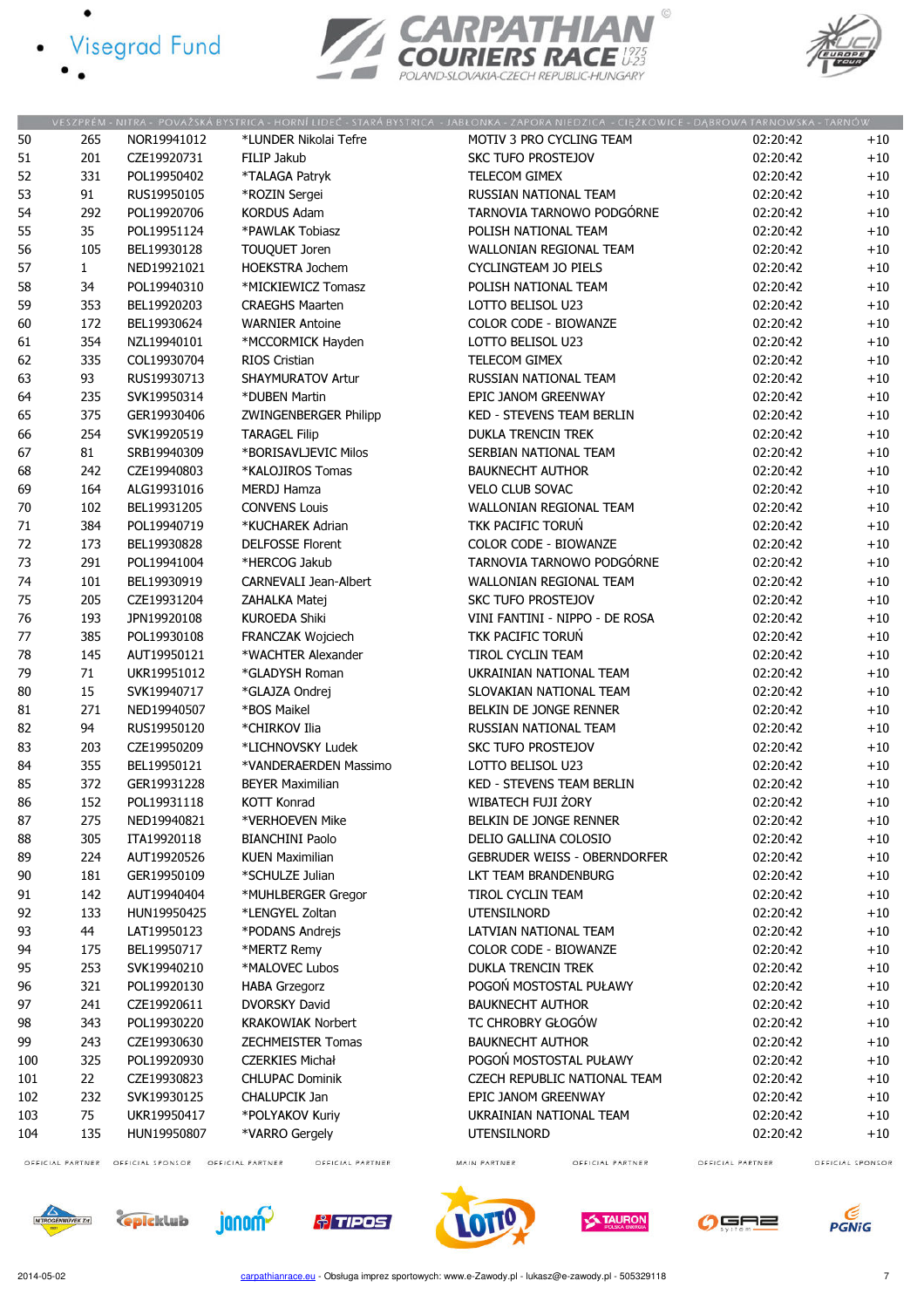- · Visegrad Fund
	-





|     |                  |                  |                                      | VESZPRÉM - NITRA - POVAŽSKÁ BYSTRICA - HORNÍ LIDEČ - STARÁ BYSTRICA - JABŁONKA - ZAPORA NIEDZICA - CIĘŻKOWICE - DĄBROWA TARNOWSKA - TARNÓW |                  |                  |
|-----|------------------|------------------|--------------------------------------|--------------------------------------------------------------------------------------------------------------------------------------------|------------------|------------------|
| 105 | 192              | SWE19920831      | <b>MAGNUSSON Kim Anton</b>           | VINI FANTINI - NIPPO - DE ROSA                                                                                                             | 02:20:42         | $+10$            |
| 106 | 371              | GER19930107      | <b>DONATH Felix</b>                  | <b>KED - STEVENS TEAM BERLIN</b>                                                                                                           | 02:20:42         | $+10$            |
| 107 | 312              | NED19920719      | VAN DE PUT Peter                     | CYCLINGTEAM DE IJSSELSTREEK                                                                                                                | 02:20:42         | $+10$            |
| 108 | 74               | UKR19930909      | <b>SHEVTCHUK Roman</b>               | UKRAINIAN NATIONAL TEAM                                                                                                                    | 02:20:42         | $+10$            |
| 109 | 195              | JPN19930915      | KOISHI Yuma                          | VINI FANTINI - NIPPO - DE ROSA                                                                                                             | 02:20:42         | $+10$            |
| 110 | 85               | SRB19950805      | *MILADINOVIC Milos                   | SERBIAN NATIONAL TEAM                                                                                                                      | 02:20:42         | $+10$            |
| 111 | 53               | BLR19951009      | *STROKAV Vasili                      | BELARUSSIAN NATIONAL TEAM                                                                                                                  | 02:20:42         | $+10$            |
| 112 | 153              | POL19940608      | *JAROMIN Piotr                       | WIBATECH FUJI ŻORY                                                                                                                         | 02:20:42         | $+10$            |
| 113 | 43               | LAT19920626      | <b>VOSEKALNS Andris</b>              | LATVIAN NATIONAL TEAM                                                                                                                      | 02:20:42         | $+10$            |
| 114 | 342              | POL19930212      | ZAJĄC Bartosz                        | TC CHROBRY GŁOGÓW                                                                                                                          | 02:20:42         | $+10$            |
| 115 | 233              | SVK19940206      | *LAJCHA Juraj                        | EPIC JANOM GREENWAY                                                                                                                        | 02:20:42         | $+10$            |
| 116 | 5                | NED19920314      | <b>REINDERS Elmar</b>                | <b>CYCLINGTEAM JO PIELS</b>                                                                                                                | 02:20:42         | $+10$            |
|     | 13               | SVK19931015      | <b>JUHANIAK Kamil</b>                | SLOVAKIAN NATIONAL TEAM                                                                                                                    | 02:20:42         | $+10$            |
| 117 |                  |                  |                                      |                                                                                                                                            |                  |                  |
| 118 | 194              | AUT19930310      | PAULUS Daniel                        | VINI FANTINI - NIPPO - DE ROSA                                                                                                             | 02:20:42         | $+10$            |
| 119 | 83               | SRB19940506      | *STEFANOVIC Stefan                   | SERBIAN NATIONAL TEAM                                                                                                                      | 02:20:42         | $+10$            |
| 120 | 202              | CZE19920713      | <b>VRAZEL Viktor</b>                 | <b>SKC TUFO PROSTEJOV</b>                                                                                                                  | 02:20:42         | $+10$            |
| 121 | 311              | NED19940429      | *VAN DORP Kenneth                    | CYCLINGTEAM DE IJSSELSTREEK                                                                                                                | 02:20:42         | $+10$            |
| 122 | 252              | SVK19940630      | *DASKO Mario                         | <b>DUKLA TRENCIN TREK</b>                                                                                                                  | 02:20:42         | $+10$            |
| 123 | 332              | POL19950217      | *BROŻYNA Piotr                       | TELECOM GIMEX                                                                                                                              | 02:20:42         | $+10$            |
| 124 | 24               | CZE19950531      | *SCHLEGEL Michal                     | CZECH REPUBLIC NATIONAL TEAM                                                                                                               | 02:20:42         | $+10$            |
| 125 | 115              | UKR19920222      | <b>KASIANOV Oleksii</b>              | KIEV REGIONAL TEAM                                                                                                                         | 02:20:42         | $+10$            |
| 126 | 112              | UKR19930628      | SKORENKO Mykyta                      | KIEV REGIONAL TEAM                                                                                                                         | 02:20:42         | $+10$            |
| 127 | 113              | UKR19920928      | <b>BUZYLE Roman</b>                  | KIEV REGIONAL TEAM                                                                                                                         | 02:20:42         | $+10$            |
| 128 | 322              | POL19920312      | FOLTYN Jakub                         | POGOŃ MOSTOSTAL PUŁAWY                                                                                                                     | 02:20:42         | $+10$            |
| 129 | 314              | NED19950916      | *COSTER Kevin                        | CYCLINGTEAM DE IJSSELSTREEK                                                                                                                | 02:20:42         | $+10$            |
| 130 | 132              | HUN19940214      | *KENYERES Abel                       | <b>UTENSILNORD</b>                                                                                                                         | 02:20:42         | $+10$            |
| 131 | 382              | POL19920116      | <b>WARCHOŁ Bartosz</b>               | TKK PACIFIC TORUN                                                                                                                          | 02:20:42         | $+10$            |
| 132 | 313              | NED19931004      | KOEDIJK Matthijs                     | CYCLINGTEAM DE IJSSELSTREEK                                                                                                                | 02:20:42         | $+10$            |
| 133 | 373              | GER19941228      | *KRETSCHY Florian                    | <b>KED - STEVENS TEAM BERLIN</b>                                                                                                           | 02:20:42         | $+10$            |
| 134 | 92               | RUS19940704      | *STEPANOV Aleksandr                  | RUSSIAN NATIONAL TEAM                                                                                                                      | 02:20:42         | $+10$            |
| 135 | 264              | NOR19940501      | *KLEIVEN Njal Eivind                 | MOTIV 3 PRO CYCLING TEAM                                                                                                                   | 02:20:42         | $+10$            |
| 136 | 345              | POL19940602      | *SUCHECKI Krzysztof                  | TC CHROBRY GŁOGÓW                                                                                                                          | 02:20:42         | $+10$            |
| 137 | 223              | CZE19920401      | <b>KOUDELA Tomas</b>                 | <b>GEBRUDER WEISS - OBERNDORFER</b>                                                                                                        | 02:20:42         | $+10$            |
|     | 374              |                  | <b>WOTSCHKE Sebastian</b>            |                                                                                                                                            |                  |                  |
| 138 |                  | GER19920129      |                                      | <b>KED - STEVENS TEAM BERLIN</b>                                                                                                           | 02:20:42         | $+10$            |
| 139 | 11               | SVK19920725      | <b>SCHWABIK Johann</b>               | SLOVAKIAN NATIONAL TEAM                                                                                                                    | 02:20:42         | $+10$            |
| 140 | 45               | LAT19941211      | *BEITANS Krisjanis                   | LATVIAN NATIONAL TEAM                                                                                                                      | 02:20:42         | $+10$            |
| 141 | 55               | BLR19921119      | <b>PADALIAK Pavel</b>                | BELARUSSIAN NATIONAL TEAM                                                                                                                  | 02:20:42         | $+10$            |
| 142 | 73               | UKR19941113      | *LUTSYSHYN Roman                     | UKRAINIAN NATIONAL TEAM                                                                                                                    | 02:20:42         | $+10$            |
| 143 | 154              | POL19951027      | *ROWICKI Wojciech                    | WIBATECH FUJI ŻORY                                                                                                                         | 02:20:42         | $+10$            |
| 144 | 12               | SVK19950911      | *HARAG Tomas                         | SLOVAKIAN NATIONAL TEAM                                                                                                                    | 02:20:42         | $+10$            |
| 145 | 31               | POL19940105      | *REKITA Szymon                       | POLISH NATIONAL TEAM                                                                                                                       | 02:20:42         | $+10$            |
| 146 | 221              | AUT19931104      | <b>GOGOL Michael</b>                 | <b>GEBRUDER WEISS - OBERNDORFER</b>                                                                                                        | 02:20:42         | $+10$            |
| 147 | 23               | CZE19930209      | <b>HAMPL Petr</b>                    | CZECH REPUBLIC NATIONAL TEAM                                                                                                               | 02:20:42         | $+10$            |
| 148 | 263              | NOR19940206      | *HAKENRUD Anders Lie                 | MOTIV 3 PRO CYCLING TEAM                                                                                                                   | 02:20:42         | $+10$            |
| 149 | 163              | ALG19930227      | <b>BARBARI Adil</b>                  | <b>VELO CLUB SOVAC</b>                                                                                                                     | 02:20:42         | $+10$            |
| 150 | 315              | NED19930316      | VAN ENGELEN Ande                     | CYCLINGTEAM DE IJSSELSTREEK                                                                                                                | 02:20:42         | $+10$            |
| 151 | 144              | AUT19940127      | *SCHULTUS Patric                     | TIROL CYCLIN TEAM                                                                                                                          | 02:20:42         | $+10$            |
| 152 | 143              | AUT19950304      | *SCHIPFLINGER Florian                | TIROL CYCLIN TEAM                                                                                                                          | 02:20:42         | $+10$            |
| 153 | 141              | AUT19940116      | *BOSMAN Patrick                      | TIROL CYCLIN TEAM                                                                                                                          | 02:20:42         | $+10$            |
| 154 | 272              | NED19950703      | *VID BOGAERT Sem                     | BELKIN DE JONGE RENNER                                                                                                                     | 02:21:12         | $+40$            |
| 155 | 365              | HUN19930302      | <b>VARGA Peter</b>                   | MUGENRACE TEAM PROLOG                                                                                                                      | 02:21:17         | +45              |
| 156 | 183              | GER19930625      | KOCH Janas                           | LKT TEAM BRANDENBURG                                                                                                                       | 02:21:25         | $+53$            |
| 157 | 182              | GER19950523      | *BERGER Leon                         | LKT TEAM BRANDENBURG                                                                                                                       | 02:21:25         | $+53$            |
| 158 | 293              | POL19950218      | *WILGUS Wojciech                     | TARNOVIA TARNOWO PODGÓRNE                                                                                                                  | 02:21:25         | $+53$            |
| 159 |                  |                  |                                      |                                                                                                                                            |                  |                  |
|     | 54               | BLR19951210      | *BARAVIK Valiantsin                  | BELARUSSIAN NATIONAL TEAM                                                                                                                  | 02:22:58         | $+2:26$          |
|     | OFFICIAL PARTNER | OFFICIAL SPONSOR | OFFICIAL PARTNER<br>OFFICIAL PARTNER | MAIN PARTNER<br>OFFICIAL PARTNER                                                                                                           | OFFICIAL PARTNER | OFFICIAL SPONSOR |

*<u>olimines</u>* 

 $\mathbf{U}$ 

**TAURON** 

GAZ

**PGNiG** 







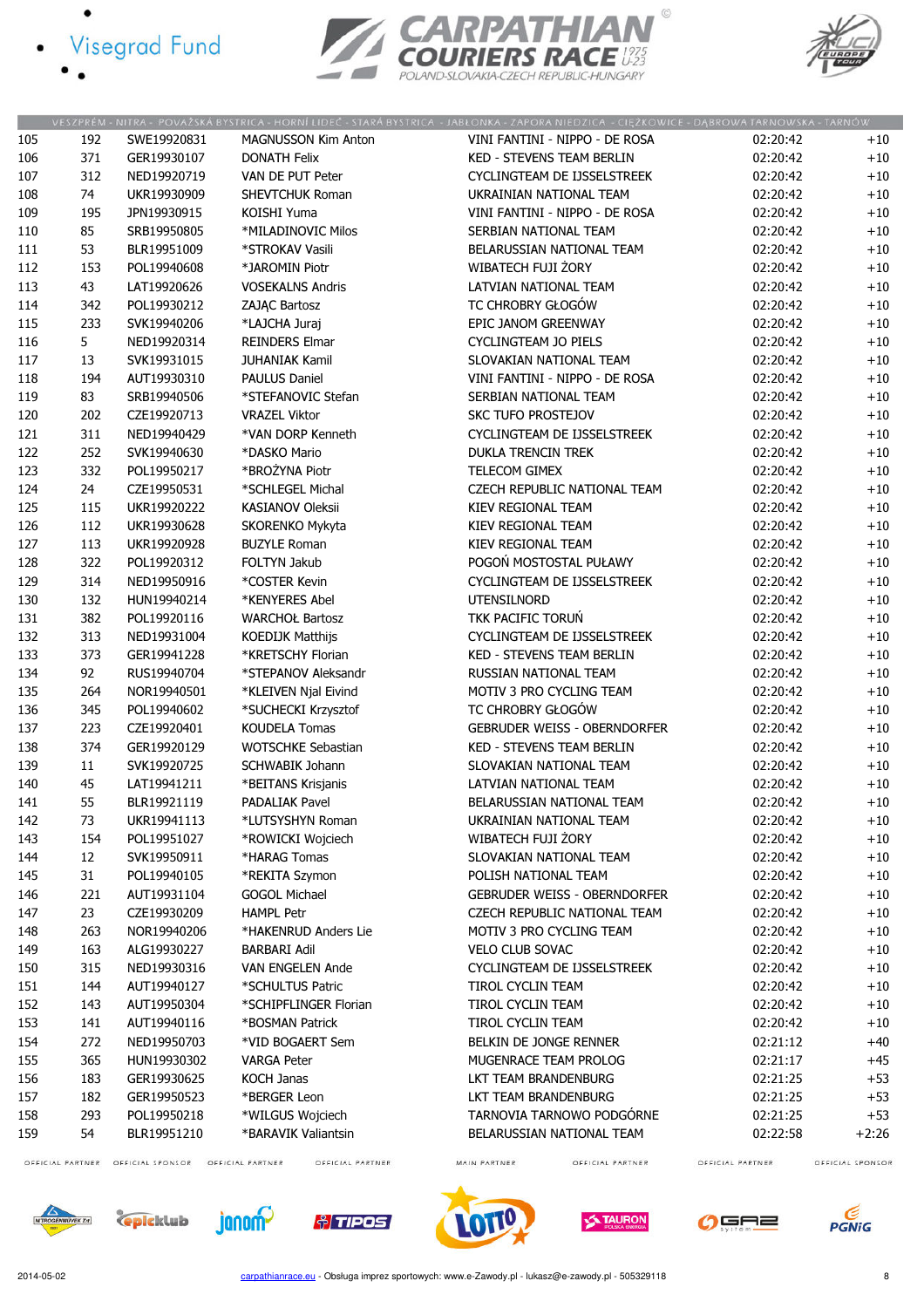





|     |     |             |                       | VESZPRÉM - NITRA - POVAŽSKÁ BYSTRICA - HORNÍ LIDEČ - STARÁ BYSTRICA - JABŁONKA - ZAPORA NIEDZICA - CIĘŻKOWICE - DABROWA TARNOWSKA - TARNÓW |          |          |
|-----|-----|-------------|-----------------------|--------------------------------------------------------------------------------------------------------------------------------------------|----------|----------|
| 160 | 333 | POL19950422 | *KASPERKIEWICZ Maciej | <b>TELECOM GIMEX</b>                                                                                                                       | 02:23:06 | $+2:34$  |
| 161 | 364 | HUN19931114 | MOGYOROSI Mate        | MUGENRACE TEAM PROLOG                                                                                                                      | 02:23:24 | $+2:52$  |
| 162 | 84  | SRB19940102 | *POLUMIRAC Marko      | SERBIAN NATIONAL TEAM                                                                                                                      | 02:23:41 | $+3:09$  |
| 163 | 361 | HUN19930616 | <b>VARGA Peter</b>    | MUGENRACE TEAM PROLOG                                                                                                                      | 02:29:07 | $+8:35$  |
| 164 | 295 | POL19950305 | *RADZICKI Adam        | TARNOVIA TARNOWO PODGÓRNE                                                                                                                  | 02:29:45 | $+9:13$  |
| 165 | 162 | ALG19920906 | <b>HAMZA Faycal</b>   | <b>VELO CLUB SOVAC</b>                                                                                                                     | 02:30:02 | $+9:30$  |
| 166 | 14  | SVK19930805 | <b>SMYKAL Martin</b>  | SLOVAKIAN NATIONAL TEAM                                                                                                                    | 02:31:06 | $+10:34$ |

# KLASYFIKACJA PONIŻEJ 21 PO ETAPIE 1 / RIDERS UNDER 21 AFTER STAGE 1

DŁUGOŚĆ TRASY / DISTANCE OF STAGE KM: 109.00 ŚREDNIA PRĘDKOŚĆ / AVERAGE SPEED: 46.54 km/h

| <b>MIEJSCE</b><br>(PLACE) | <b>NR</b><br>(NO) | <b>KOD UCI</b><br>(UCI CODE) | <b>NAZWISKO I IMIĘ</b><br>(SURNAME, FIRST NAME) | <b>DRUŻYNA</b><br>(TEAM)    | <b>CZAS</b><br>(TIME) | <b>STRATA</b><br>(DIFF.) |
|---------------------------|-------------------|------------------------------|-------------------------------------------------|-----------------------------|-----------------------|--------------------------|
| $\mathbf 1$               | 185               | GER19940831                  | <b>WILLWOHL Willi</b>                           | LKT TEAM BRANDENBURG        | 02:20:32              |                          |
| $\overline{2}$            | 244               | POL19940301                  | KASPERKIEWICZ Przemysław                        | <b>BAUKNECHT AUTHOR</b>     | 02:20:39              | $+7$                     |
| 3                         | 52                | BLR19940216                  | SHUMOV nikolai                                  | BELARUSSIAN NATIONAL TEAM   | 02:20:40              | $+8$                     |
| 4                         | 251               | SVK19940112                  | <b>BASKA Erik</b>                               | <b>DUKLA TRENCIN TREK</b>   | 02:20:41              | $+9$                     |
| 5                         | 184               | GER19940919                  | SOBALLA Carl                                    | LKT TEAM BRANDENBURG        | 02:20:42              | $+10$                    |
| 6                         | 42                | LAT19940818                  | <b>NEILANDS Kristis</b>                         | LATVIAN NATIONAL TEAM       | 02:20:42              | $+10$                    |
| $\boldsymbol{7}$          | 381               | POL19951004                  | PALUTA Michał                                   | TKK PACIFIC TORUŃ           | 02:20:42              | $+10$                    |
| 8                         | 95                | RUS19950313                  | <b>NEMYKIN Danil</b>                            | RUSSIAN NATIONAL TEAM       | 02:20:42              | $+10$                    |
| 9                         | 341               | POL19940715                  | STOSZ Patryk                                    | TC CHROBRY GŁOGÓW           | 02:20:42              | $+10$                    |
| 10                        | 304               | ITA19941225                  | <b>MARONESE Marco</b>                           | DELIO GALLINA COLOSIO       | 02:20:42              | $+10$                    |
| 11                        | 234               | SVK19950911                  | <b>HOLOMEK Milan</b>                            | EPIC JANOM GREENWAY         | 02:20:42              | $+10$                    |
| 12                        | 324               | POL19940421                  | KIETLIŃSKI Wojciech                             | POGOŃ MOSTOSTAL PUŁAWY      | 02:20:42              | $+10$                    |
| 13                        | 32                | POL19950406                  | SZELĄG Gracjan                                  | POLISH NATIONAL TEAM        | 02:20:42              | $+10$                    |
| 14                        | 134               | HUN19951126                  | <b>ROZSA Balazs</b>                             | <b>UTENSILNORD</b>          | 02:20:42              | $+10$                    |
| 15                        | 174               | BEL19950112                  | <b>KAISE Julien</b>                             | COLOR CODE - BIOWANZE       | 02:20:42              | $+10$                    |
| 16                        | 262               | NOR19940310                  | <b>FANDREM Sivert</b>                           | MOTIV 3 PRO CYCLING TEAM    | 02:20:42              | $+10$                    |
| 17                        | 51                | BLR19950121                  | <b>HARAKHAVIK Uladzmir</b>                      | BELARUSSIAN NATIONAL TEAM   | 02:20:42              | $+10$                    |
| 18                        | 294               | POL19950311                  | <b>KRZYWDA Patryk</b>                           | TARNOVIA TARNOWO PODGÓRNE   | 02:20:42              | $+10$                    |
| 19                        | 72                | UKR19950302                  | KREMINSKYI Vladyslav                            | UKRAINIAN NATIONAL TEAM     | 02:20:42              | $+10$                    |
| 20                        | 231               | SVK19941210                  | <b>KOVACIK Juraj</b>                            | EPIC JANOM GREENWAY         | 02:20:42              | $+10$                    |
| 21                        | 265               | NOR19941012                  | LUNDER Nikolai Tefre                            | MOTIV 3 PRO CYCLING TEAM    | 02:20:42              | $+10$                    |
| 22                        | 331               | POL19950402                  | <b>TALAGA Patryk</b>                            | TELECOM GIMEX               | 02:20:42              | $+10$                    |
| 23                        | 91                | RUS19950105                  | <b>ROZIN Sergei</b>                             | RUSSIAN NATIONAL TEAM       | 02:20:42              | $+10$                    |
| 24                        | 35                | POL19951124                  | <b>PAWLAK Tobiasz</b>                           | POLISH NATIONAL TEAM        | 02:20:42              | $+10$                    |
| 25                        | 34                | POL19940310                  | MICKIEWICZ Tomasz                               | POLISH NATIONAL TEAM        | 02:20:42              | $+10$                    |
| 26                        | 354               | NZL19940101                  | MCCORMICK Hayden                                | LOTTO BELISOL U23           | 02:20:42              | $+10$                    |
| 27                        | 235               | SVK19950314                  | <b>DUBEN Martin</b>                             | EPIC JANOM GREENWAY         | 02:20:42              | $+10$                    |
| 28                        | 81                | SRB19940309                  | <b>BORISAVLJEVIC Milos</b>                      | SERBIAN NATIONAL TEAM       | 02:20:42              | $+10$                    |
| 29                        | 242               | CZE19940803                  | <b>KALOJIROS Tomas</b>                          | <b>BAUKNECHT AUTHOR</b>     | 02:20:42              | $+10$                    |
| 30                        | 384               | POL19940719                  | <b>KUCHAREK Adrian</b>                          | TKK PACIFIC TORUŃ           | 02:20:42              | $+10$                    |
| 31                        | 291               | POL19941004                  | <b>HERCOG Jakub</b>                             | TARNOVIA TARNOWO PODGÓRNE   | 02:20:42              | $+10$                    |
| 32                        | 145               | AUT19950121                  | <b>WACHTER Alexander</b>                        | TIROL CYCLIN TEAM           | 02:20:42              | $+10$                    |
| 33                        | 71                | UKR19951012                  | <b>GLADYSH Roman</b>                            | UKRAINIAN NATIONAL TEAM     | 02:20:42              | $+10$                    |
| 34                        | 15                | SVK19940717                  | GLAJZA Ondrej                                   | SLOVAKIAN NATIONAL TEAM     | 02:20:42              | $+10$                    |
| 35                        | 271               | NED19940507                  | <b>BOS Maikel</b>                               | BELKIN DE JONGE RENNER      | 02:20:42              | $+10$                    |
| 36                        | 94                | RUS19950120                  | <b>CHIRKOV Ilia</b>                             | RUSSIAN NATIONAL TEAM       | 02:20:42              | $+10$                    |
| 37                        | 203               | CZE19950209                  | LICHNOVSKY Ludek                                | <b>SKC TUFO PROSTEJOV</b>   | 02:20:42              | $+10$                    |
| 38                        | 355               | BEL19950121                  | <b>VANDERAERDEN Massimo</b>                     | LOTTO BELISOL U23           | 02:20:42              | $+10$                    |
| 39                        | 275               | NED19940821                  | <b>VERHOEVEN Mike</b>                           | BELKIN DE JONGE RENNER      | 02:20:42              | $+10$                    |
| 40                        | 181               | GER19950109                  | <b>SCHULZE Julian</b>                           | <b>LKT TEAM BRANDENBURG</b> | 02:20:42              | $+10$                    |

OFFICIAL PARTNER OFFICIAL SPONSOR OFFICIAL PARTNER

OFFICIAL PARTNER

MAIN PARTNER

OFFICIAL PARTNER

OFFICIAL SPONSOR













OFFICIAL PARTNER



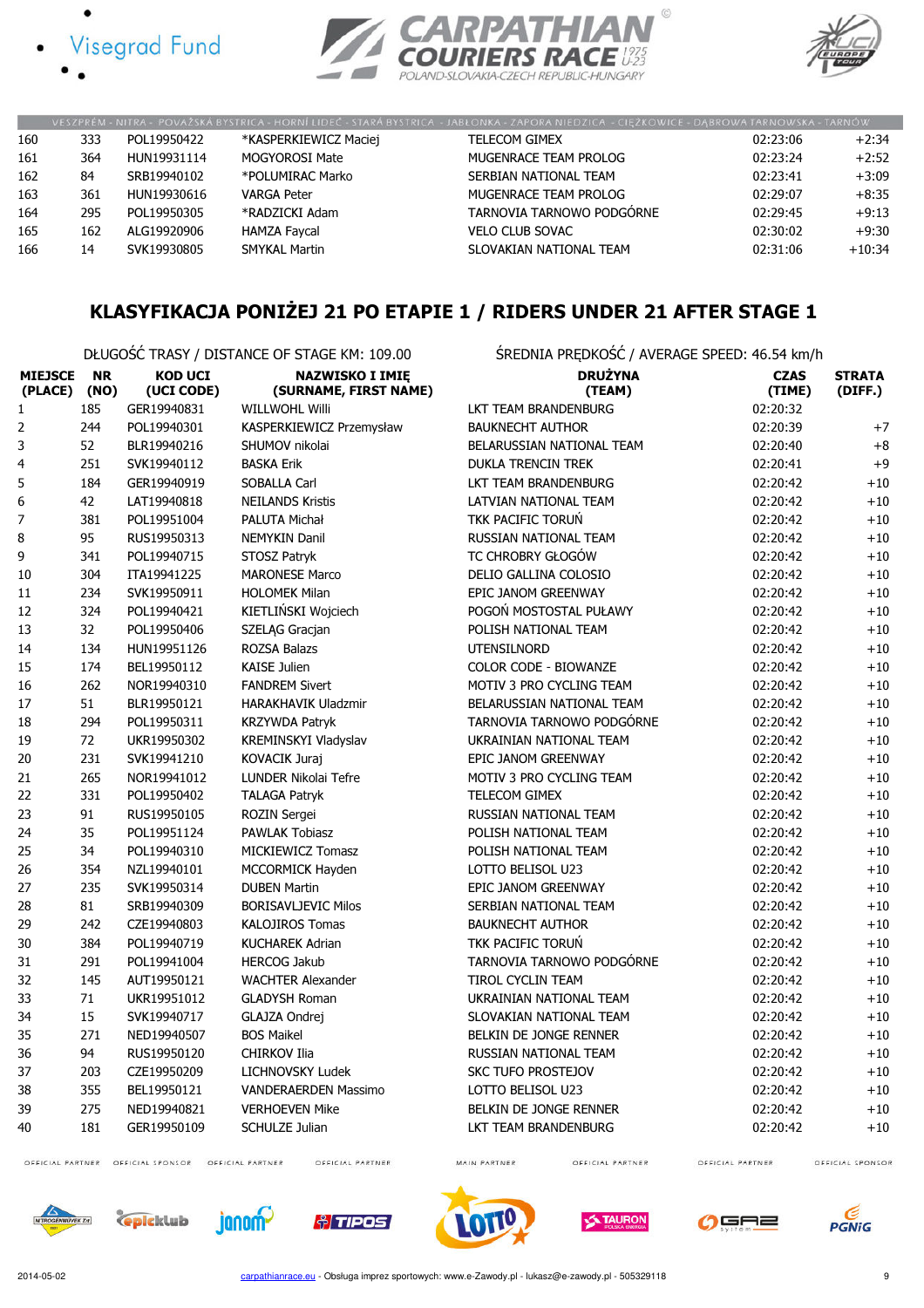- **Visegrad Fund** 
	-





|    |     |             |                             | VESZPREM - NITRA - POVAZSKA BYSTRICA - HORNI LIDEC - STARA BYSTRICA - JABEONKA - ZAPORA NIEDZICA - CIĘZKOWICE - DĄBROWA TARNOWSKA - TARNOW. |          |         |
|----|-----|-------------|-----------------------------|---------------------------------------------------------------------------------------------------------------------------------------------|----------|---------|
| 41 | 142 | AUT19940404 | <b>MUHLBERGER Gregor</b>    | TIROL CYCLIN TEAM                                                                                                                           | 02:20:42 | $+10$   |
| 42 | 133 | HUN19950425 | <b>LENGYEL Zoltan</b>       | UTENSILNORD                                                                                                                                 | 02:20:42 | $+10\,$ |
| 43 | 44  | LAT19950123 | PODANS Andrejs              | LATVIAN NATIONAL TEAM                                                                                                                       | 02:20:42 | $+10$   |
| 44 | 175 | BEL19950717 | <b>MERTZ Remy</b>           | COLOR CODE - BIOWANZE                                                                                                                       | 02:20:42 | $+10$   |
| 45 | 253 | SVK19940210 | <b>MALOVEC Lubos</b>        | <b>DUKLA TRENCIN TREK</b>                                                                                                                   | 02:20:42 | $+10$   |
| 46 | 75  | UKR19950417 | POLYAKOV Kuriy              | UKRAINIAN NATIONAL TEAM                                                                                                                     | 02:20:42 | $+10\,$ |
| 47 | 135 | HUN19950807 | <b>VARRO Gergely</b>        | UTENSILNORD                                                                                                                                 | 02:20:42 | $+10$   |
| 48 | 85  | SRB19950805 | <b>MILADINOVIC Milos</b>    | SERBIAN NATIONAL TEAM                                                                                                                       | 02:20:42 | $+10$   |
| 49 | 53  | BLR19951009 | <b>STROKAV Vasili</b>       | BELARUSSIAN NATIONAL TEAM                                                                                                                   | 02:20:42 | $+10$   |
| 50 | 153 | POL19940608 | <b>JAROMIN Piotr</b>        | WIBATECH FUJI ŻORY                                                                                                                          | 02:20:42 | $+10$   |
| 51 | 233 | SVK19940206 | LAJCHA Juraj                | EPIC JANOM GREENWAY                                                                                                                         | 02:20:42 | $+10$   |
| 52 | 83  | SRB19940506 | STEFANOVIC Stefan           | SERBIAN NATIONAL TEAM                                                                                                                       | 02:20:42 | $+10\,$ |
| 53 | 311 | NED19940429 | VAN DORP Kenneth            | CYCLINGTEAM DE IJSSELSTREEK                                                                                                                 | 02:20:42 | $+10$   |
| 54 | 252 | SVK19940630 | <b>DASKO Mario</b>          | <b>DUKLA TRENCIN TREK</b>                                                                                                                   | 02:20:42 | $+10$   |
| 55 | 332 | POL19950217 | <b>BROŻYNA Piotr</b>        | TELECOM GIMEX                                                                                                                               | 02:20:42 | $+10$   |
| 56 | 24  | CZE19950531 | <b>SCHLEGEL Michal</b>      | CZECH REPUBLIC NATIONAL TEAM                                                                                                                | 02:20:42 | $+10$   |
| 57 | 314 | NED19950916 | <b>COSTER Kevin</b>         | CYCLINGTEAM DE IJSSELSTREEK                                                                                                                 | 02:20:42 | $+10$   |
| 58 | 132 | HUN19940214 | <b>KENYERES Abel</b>        | UTENSILNORD                                                                                                                                 | 02:20:42 | $+10$   |
| 59 | 373 | GER19941228 | <b>KRETSCHY Florian</b>     | <b>KED - STEVENS TEAM BERLIN</b>                                                                                                            | 02:20:42 | $+10$   |
| 60 | 92  | RUS19940704 | STEPANOV Aleksandr          | RUSSIAN NATIONAL TEAM                                                                                                                       | 02:20:42 | $+10\,$ |
| 61 | 264 | NOR19940501 | <b>KLEIVEN Njal Eivind</b>  | MOTIV 3 PRO CYCLING TEAM                                                                                                                    | 02:20:42 | $+10$   |
| 62 | 345 | POL19940602 | SUCHECKI Krzysztof          | TC CHROBRY GŁOGÓW                                                                                                                           | 02:20:42 | $+10$   |
| 63 | 45  | LAT19941211 | <b>BEITANS Krisjanis</b>    | LATVIAN NATIONAL TEAM                                                                                                                       | 02:20:42 | $+10$   |
| 64 | 73  | UKR19941113 | LUTSYSHYN Roman             | UKRAINIAN NATIONAL TEAM                                                                                                                     | 02:20:42 | $+10$   |
| 65 | 154 | POL19951027 | ROWICKI Wojciech            | WIBATECH FUJI ŻORY                                                                                                                          | 02:20:42 | $+10$   |
| 66 | 12  | SVK19950911 | <b>HARAG Tomas</b>          | SLOVAKIAN NATIONAL TEAM                                                                                                                     | 02:20:42 | $+10$   |
| 67 | 31  | POL19940105 | <b>REKITA Szymon</b>        | POLISH NATIONAL TEAM                                                                                                                        | 02:20:42 | $+10$   |
| 68 | 263 | NOR19940206 | <b>HAKENRUD Anders Lie</b>  | MOTIV 3 PRO CYCLING TEAM                                                                                                                    | 02:20:42 | $+10$   |
| 69 | 144 | AUT19940127 | <b>SCHULTUS Patric</b>      | TIROL CYCLIN TEAM                                                                                                                           | 02:20:42 | $+10$   |
| 70 | 143 | AUT19950304 | <b>SCHIPFLINGER Florian</b> | <b>TIROL CYCLIN TEAM</b>                                                                                                                    | 02:20:42 | $+10$   |
| 71 | 141 | AUT19940116 | <b>BOSMAN Patrick</b>       | TIROL CYCLIN TEAM                                                                                                                           | 02:20:42 | $+10$   |
| 72 | 272 | NED19950703 | <b>VID BOGAERT Sem</b>      | BELKIN DE JONGE RENNER                                                                                                                      | 02:21:12 | $+40$   |
| 73 | 182 | GER19950523 | <b>BERGER Leon</b>          | LKT TEAM BRANDENBURG                                                                                                                        | 02:21:25 | $+53$   |
| 74 | 293 | POL19950218 | WILGUS Wojciech             | TARNOVIA TARNOWO PODGÓRNE                                                                                                                   | 02:21:25 | $+53$   |
| 75 | 54  | BLR19951210 | <b>BARAVIK Valiantsin</b>   | BELARUSSIAN NATIONAL TEAM                                                                                                                   | 02:22:58 | $+2:26$ |
| 76 | 333 | POL19950422 | KASPERKIEWICZ Maciej        | TELECOM GIMEX                                                                                                                               | 02:23:06 | $+2:34$ |
| 77 | 84  | SRB19940102 | POLUMIRAC Marko             | SERBIAN NATIONAL TEAM                                                                                                                       | 02:23:41 | $+3:09$ |
| 78 | 295 | POL19950305 | RADZICKI Adam               | TARNOVIA TARNOWO PODGÓRNE                                                                                                                   | 02:29:45 | $+9:13$ |

# KLASYFIKACJA DRUŻYNOWA PO ETAPIE 1 / TEAM CLASSIFICATION AFTER STAGE 1

| <b>MIEJSCE</b><br>(PLACE) | <b>KOD UCI</b><br>(UCI CODE) | <b>DRUŻYNA</b><br>(TEAM)      | <b>KRAJ</b><br>(COUNTRY) | <b>CZAS</b><br>(TIME) | <b>STRATA</b><br>(DIFF.) |
|---------------------------|------------------------------|-------------------------------|--------------------------|-----------------------|--------------------------|
| 1                         | DEL                          | DEL DELIO GALLINA COLOSIO     | ITA                      | 07:02:06              |                          |
| 2                         | LBL                          | LBL LOTTO BELISOL U23         | <b>BEL</b>               | 07:02:06              |                          |
| 3                         | <b>WAL</b>                   | WAL WALLONIAN REGIONAL TEAM   | <b>BEL</b>               | 07:02:06              |                          |
| 4                         | <b>PAC</b>                   | PAC TKK PACIFIC TORUN         | <b>POL</b>               | 07:02:06              |                          |
| 5                         | <b>CCB</b>                   | CCB COLOR CODE - BIOWANZE     | <b>BEL</b>               | 07:02:06              |                          |
| 6                         | <b>CJP</b>                   | CJP CYCLINGTEAM JO PIELS      | <b>NED</b>               | 07:02:06              |                          |
| 7                         | <b>POL</b>                   | POL POLISH NATIONAL TEAM      | <b>POL</b>               | 07:02:06              |                          |
| 8                         | <b>BLR</b>                   | BLR BELARUSSIAN NATIONAL TEAM | <b>BLR</b>               | 07:02:06              |                          |
| 9                         | <b>SVK</b>                   | SVK SLOVAKIAN NATIONAL TEAM   | <b>SVK</b>               | 07:02:06              |                          |
| 10                        | LAT                          | LAT LATVIAN NATIONAL TEAM     | LAT                      | 07:02:06              |                          |
| 11                        | <b>CLG</b>                   | CLG TC CHROBRY GŁOGÓW         | <b>POL</b>               | 07:02:06              |                          |
| 12                        | <b>PMP</b>                   | PMP POGOŃ MOSTOSTAL PUŁAWY    | <b>POL</b>               | 07:02:06              |                          |

OFFICIAL PARTNER OFFICIAL SPONSOR OFFICIAL PARTNER

OFFICIAL PARTNER

MAIN PARTNER

OFFICIAL PARTNER

OFFICIAL PARTNER













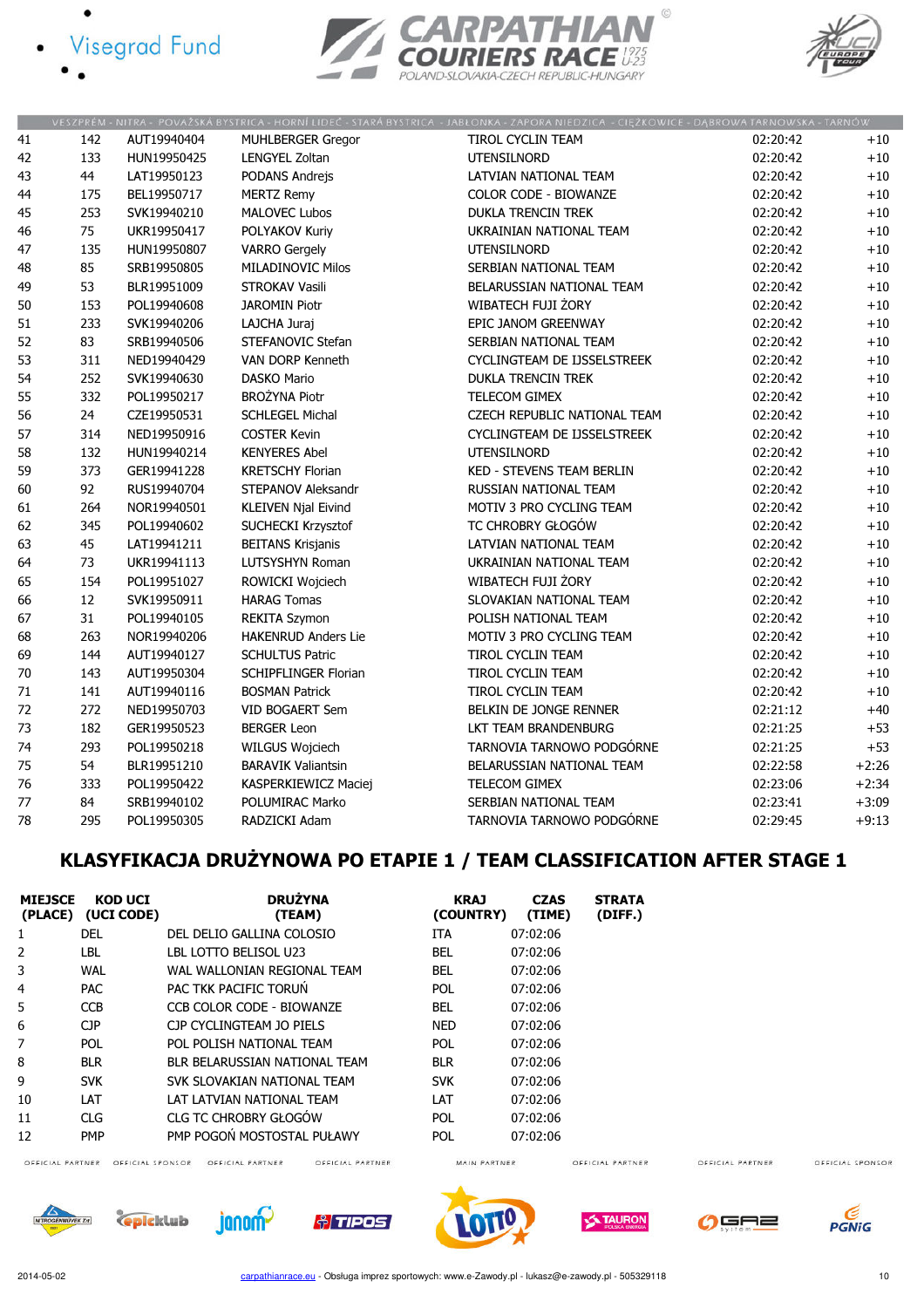





|    |            | VESZPRÉM - NITRA - POVAŽSKÁ BYSTRICA - HORNÍ LIDEČ - STARÁ BYSTRICA - JABŁONKA - ZAPORA NIEDZICA - CIĘŻKOWICE - DĄBROWA TARNOWSKA - TARNÓV |            |          |          |  |
|----|------------|--------------------------------------------------------------------------------------------------------------------------------------------|------------|----------|----------|--|
| 13 | WIB        | WIB WIBATECH FUJI ŻORY                                                                                                                     | <b>POL</b> | 07:02:06 |          |  |
| 14 | <b>CZE</b> | CZE CZECH REPUBLIC NATIONAL TEAM                                                                                                           | <b>CZE</b> | 07:02:06 |          |  |
| 15 | <b>DUK</b> | DUK DUKLA TRENCIN TREK                                                                                                                     | <b>SVK</b> | 07:02:06 |          |  |
| 16 | JOR .      | JOR BELKIN DE JONGE RENNER                                                                                                                 | NED        | 07:02:06 |          |  |
| 17 | <b>KED</b> | KED KED - STEVENS TEAM BERLIN                                                                                                              | <b>GER</b> | 07:02:06 |          |  |
| 18 | LKT.       | LKT LKT TEAM BRANDENBURG                                                                                                                   | <b>GER</b> | 07:02:06 |          |  |
| 19 | <b>SKC</b> | SKC SKC TUFO PROSTEJOV                                                                                                                     | <b>CZE</b> | 07:02:06 |          |  |
| 20 | <b>UKR</b> | UKR UKRAINIAN NATIONAL TEAM                                                                                                                | <b>UKR</b> | 07:02:06 |          |  |
| 21 | <b>SRB</b> | SRB SERBIAN NATIONAL TEAM                                                                                                                  | <b>SRB</b> | 07:02:06 |          |  |
| 22 | KIV        | KIV KIEV REGIONAL TEAM                                                                                                                     | <b>UKR</b> | 07:02:06 |          |  |
| 23 | JAN        | JAN EPIC JANOM GREENWAY                                                                                                                    | <b>SVK</b> | 07:02:06 |          |  |
| 24 | <b>RUS</b> | RUS RUSSIAN NATIONAL TEAM                                                                                                                  | <b>RUS</b> | 07:02:06 |          |  |
| 25 | <b>BAU</b> | <b>BAU BAUKNECHT AUTHOR</b>                                                                                                                | <b>CZE</b> | 07:02:06 |          |  |
| 26 | <b>UNA</b> | UNA UTENSILNORD                                                                                                                            | <b>HUN</b> | 07:02:06 |          |  |
| 27 | <b>TIR</b> | TIR TIROL CYCLIN TEAM                                                                                                                      | <b>AUT</b> | 07:02:06 |          |  |
| 28 | <b>VCS</b> | <b>VCS VELO CLUB SOVAC</b>                                                                                                                 | ALG        | 07:02:06 |          |  |
| 29 | <b>VFN</b> | VEN VINI FANTINI - NIPPO - DE ROSA                                                                                                         | <b>JPN</b> | 07:02:06 |          |  |
| 30 | <b>GWO</b> | GWO GEBRUDER WEISS - OBERNDORFER                                                                                                           | <b>AUT</b> | 07:02:06 |          |  |
| 31 | <b>MPC</b> | MPC MOTIV 3 PRO CYCLING TEAM                                                                                                               | <b>NOR</b> | 07:02:06 |          |  |
| 32 | <b>TAR</b> | TAR TARNOVIA TARNOWO PODGÓRNE                                                                                                              | POL        | 07:02:06 |          |  |
| 33 | IJS        | IJS CYCLINGTEAM DE IJSSELSTREEK                                                                                                            | NED        | 07:02:06 |          |  |
| 34 | <b>TMG</b> | TMG TELECOM GIMEX                                                                                                                          | <b>ESP</b> | 07:02:06 |          |  |
| 35 | <b>MTP</b> | MTP MUGENRACE TEAM PROLOG                                                                                                                  | <b>HUN</b> | 07:13:48 | $+11:42$ |  |
|    |            |                                                                                                                                            |            |          |          |  |

### KLASYFIKACJA GÓRSKA PO ETAPIE 1 / CLIMBER CLASSIFICATION AFTER STAGE 1

| <b>MIEJSCE</b><br>(PLACE) | <b>NR</b><br>(NO) | KOD UCI<br>(UCI CODE) | NAZWISKO I IMIE<br>(SURNAME, FIRST NAME) | <b>DRUŽYNA</b><br>(TEAM)     | <b>PUNKTY</b><br>(POINTS) |
|---------------------------|-------------------|-----------------------|------------------------------------------|------------------------------|---------------------------|
|                           |                   | NED19931202           | <b>BOUWMAN Koen</b>                      | CYCLINGTEAM JO PIELS         |                           |
|                           | 181               | GER19950109           | *SCHULZE Julian                          | LKT TEAM BRANDENBURG         |                           |
|                           | 21                | CZF19930119           | <b>TUREK Daniel</b>                      | CZECH REPUBLIC NATIONAL TEAM |                           |

### KLASYFIKACJA NAJAKTYWNIEJSZEGO PO ETAPIE 1 / COMBATIVITY CLASSIFICATION AFTER STAGE 1

| <b>MIEJSCE</b><br>(PLACE) | <b>NR</b><br>(NO) | <b>KOD UCI</b><br>(UCI CODE)                       | <b>NAZWISKO I IMIE</b><br>(SURNAME, FIRST NAME) | <b>DRUŻYNA</b><br>(TEAM)  | <b>PUNKTY</b><br>(POINTS) |
|---------------------------|-------------------|----------------------------------------------------|-------------------------------------------------|---------------------------|---------------------------|
| 1                         | 352               | BEL19930625                                        | <b>CAPIOT Amaury</b>                            | LOTTO BELISOL U23         |                           |
| $\overline{2}$            | 244               | POL19940301                                        | *KASPERKIEWICZ Przemysław                       | <b>BAUKNECHT AUTHOR</b>   |                           |
| 3                         | 4                 | NED19930815                                        | <b>BRUSSELMAN Tawn</b>                          | CYCLINGTEAM JO PIELS      |                           |
| 4                         | 52                | BLR19940216                                        | *SHUMOV nikolai                                 | BELARUSSIAN NATIONAL TEAM |                           |
| 5                         | 251               | SVK19940112                                        | *BASKA Erik                                     | <b>DUKLA TRENCIN TREK</b> |                           |
| 6                         |                   | NED19931202<br>,,, , ,,,,,,,, ,,, ,,,,,,,,,,,,,,,, | <b>BOUWMAN Koen</b>                             | CYCLINGTEAM JO PIELS      |                           |

### KLASYFIKACJA PUNKTOWA PO ETAPIE 1 / POINTS CLASSIFICATION AFTER STAGE 1

| <b>MIEJSCE</b><br>(PLACE) | <b>NR</b><br>(NO) | <b>KOD UCI</b><br>(UCI CODE) | <b>NAZWISKO I IMIE</b><br>(SURNAME, FIRST NAME) | <b>DRUŻYNA</b><br>(TEAM)           | <b>PUNKTY</b><br>(POINTS)    |
|---------------------------|-------------------|------------------------------|-------------------------------------------------|------------------------------------|------------------------------|
|                           | 185               | GER19940831                  | *WILLWOHL Willi                                 | LKT TEAM BRANDENBURG               | 20                           |
| 2                         | 171               | BEL19930901                  | <b>KERF Jerome</b>                              | COLOR CODE - BIOWANZE              | 19                           |
| 3                         | 191               | ROU19920904                  | <b>GROSU Eduard</b>                             | VINI FANTINI - NIPPO - DE ROSA     | 18                           |
| $\overline{4}$            | 41                | LAT19921029                  | <b>LIEPINS Emils</b>                            | LATVIAN NATIONAL TEAM              | 17                           |
| 5                         | 351               | GBR19920103                  | <b>MCLAY Daniel</b>                             | LOTTO BELISOL U23                  | 16                           |
| 6                         | 383               | POL19920417                  | <b>OBORSKI Dominik</b>                          | TKK PACIFIC TORUN                  | 15                           |
| OFFICIAL BARTNIER         |                   | OFFICIAL ERONICOR            | CELLEIAI PARTNIER<br>CELLEIAI PAPTNIER          | MAIN PARTNIER<br>OFFICIAL RARTNIER | OFFICIA<br>OFFICIAL RARTNIER |

AL SPONSOR













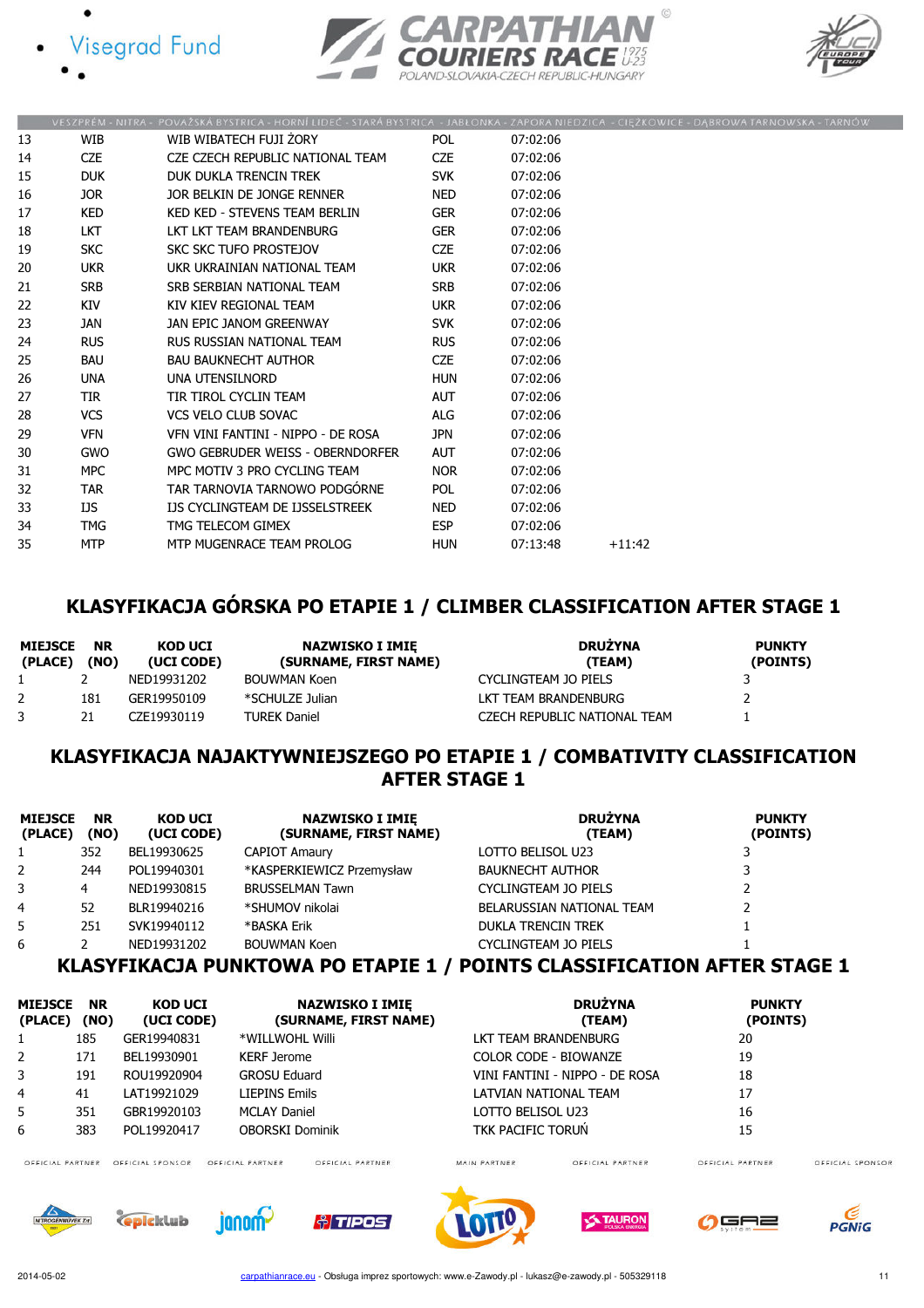







|    |     |             |                         | VESZPRÉM - NITRA - POVAŽSKÁ BYSTRICA - HORNÍ LIDEČ - STARÁ BYSTRICA - JABŁONKA - ZAPORA NIEDZICA - CIĘŻKOWICE - DĄBROWA TARNOWSKA - TARNÓW |    |
|----|-----|-------------|-------------------------|--------------------------------------------------------------------------------------------------------------------------------------------|----|
| 7  | 352 | BEL19930625 | <b>CAPIOT Amaury</b>    | LOTTO BELISOL U23                                                                                                                          | 14 |
| 8  | 3   | NED19921114 | VAN RHEE Joey           | CYCLINGTEAM JO PIELS                                                                                                                       | 13 |
| 9  | 184 | GER19940919 | *SOBALLA Carl           | LKT TEAM BRANDENBURG                                                                                                                       | 12 |
| 10 | 302 | ITA19930401 | <b>GABBURO Davide</b>   | DELIO GALLINA COLOSIO                                                                                                                      | 11 |
| 11 | 42  | LAT19940818 | *NEILANDS Kristis       | LATVIAN NATIONAL TEAM                                                                                                                      | 10 |
| 12 | 303 | ITA19920113 | MEGGIORINI Andrea       | DELIO GALLINA COLOSIO                                                                                                                      | 9  |
| 13 | 25  | CZE19930317 | <b>SISR Frantisek</b>   | CZECH REPUBLIC NATIONAL TEAM                                                                                                               | 8  |
| 14 | 114 | UKR19921121 | MALYNIVSKYI Vasyl       | KIEV REGIONAL TEAM                                                                                                                         |    |
| 15 | 381 | POL19951004 | *PALUTA Michał          | TKK PACIFIC TORUN                                                                                                                          | 6  |
| 16 | 95  | RUS19950313 | *NEMYKIN Danil          | RUSSIAN NATIONAL TEAM                                                                                                                      |    |
| 17 | 104 | BEL19920101 | <b>WASTYN Emiel</b>     | <b>WALLONIAN REGIONAL TEAM</b>                                                                                                             |    |
| 18 | 323 | POL19930604 | JEZIORSKI Rafał         | POGOŃ MOSTOSTAL PUŁAWY                                                                                                                     |    |
| 19 | 103 | BEL19930914 | <b>VEKEMAN Maxime</b>   | <b>WALLONIAN REGIONAL TEAM</b>                                                                                                             |    |
| 20 | 33  | POL19930910 | <b>OWSIAN Arkadiusz</b> | POLISH NATIONAL TEAM                                                                                                                       |    |

### KOLEJNOŚĆ POJAZDÓW TECHNICZNYCH NA ETAPIE 2 / ORDER OF TECHNICAL CAR ON STAGE 2

| LP<br>(ON) | <b>KOD UCI</b><br>(UCI CODE) | <b>DRUŻYNA</b><br>(TEAM)            |
|------------|------------------------------|-------------------------------------|
| 1          | LKT                          | LKT TEAM BRANDENBURG                |
| 2          | <b>CCB</b>                   | COLOR CODE - BIOWANZE               |
| 3          | <b>VFN</b>                   | VINI FANTINI - NIPPO - DE ROSA      |
| 4          | LBL                          | LOTTO BELISOL U23                   |
| 5          | <b>BAU</b>                   | <b>BAUKNECHT AUTHOR</b>             |
| 6          | <b>CJP</b>                   | <b>CYCLINGTEAM JO PIELS</b>         |
| 7          | <b>BLR</b>                   | BELARUSSIAN NATIONAL TEAM           |
| 8          | <b>DUK</b>                   | <b>DUKLA TRENCIN TREK</b>           |
| 9          | LAT                          | LATVIAN NATIONAL TEAM               |
| 10         | <b>PAC</b>                   | TKK PACIFIC TORUŃ                   |
| 11         | DEL                          | DELIO GALLINA COLOSIO               |
| 12         | CZE                          | CZECH REPUBLIC NATIONAL TEAM        |
| 13         | KIV                          | <b>KIEV REGIONAL TEAM</b>           |
| 14         | <b>RUS</b>                   | RUSSIAN NATIONAL TEAM               |
| 15         | <b>WAL</b>                   | <b>WALLONIAN REGIONAL TEAM</b>      |
| 16         | <b>PMP</b>                   | POGOŃ MOSTOSTAL PUŁAWY              |
| 17         | <b>POL</b>                   | POLISH NATIONAL TEAM                |
| 18         | CLG                          | TC CHROBRY GŁOGÓW                   |
| 19         | <b>JAN</b>                   | EPIC JANOM GREENWAY                 |
| 20         | <b>MPC</b>                   | MOTIV 3 PRO CYCLING TEAM            |
| 21         | <b>GWO</b>                   | <b>GEBRUDER WEISS - OBERNDORFER</b> |
| 22         | UNA                          | <b>UTENSILNORD</b>                  |
| 23         | <b>SRB</b>                   | SERBIAN NATIONAL TEAM               |
| 24         | <b>VCS</b>                   | <b>VELO CLUB SOVAC</b>              |
| 25         | <b>JOR</b>                   | BELKIN DE JONGE RENNER              |
| 26         | <b>TAR</b>                   | TARNOVIA TARNOWO PODGÓRNE           |
| 27         | UKR                          | UKRAINIAN NATIONAL TEAM             |
| 28         | <b>SKC</b>                   | <b>SKC TUFO PROSTEJOV</b>           |
| 29         | TMG                          | <b>TELECOM GIMEX</b>                |
| 30         | <b>KED</b>                   | <b>KED - STEVENS TEAM BERLIN</b>    |
| 31         | <b>TIR</b>                   | <b>TIROL CYCLIN TEAM</b>            |
| 32         | <b>SVK</b>                   | SLOVAKIAN NATIONAL TEAM             |
| 33         | <b>WIB</b>                   | WIBATECH FUJI ŻORY                  |
| 34         | IJS                          | CYCLINGTEAM DE IJSSELSTREEK         |
| 35         | <b>MTP</b>                   | MUGENRACE TEAM PROLOG               |

OFFICIAL PARTNER OFFICIAL SPONSOR OFFICIAL PARTNER

MAIN PARTNER

OFFICIAL PARTNER

OFFICIAL PARTNER

OFFICIAL SPONSOR





**A**TIPOS

OFFICIAL PARTNER







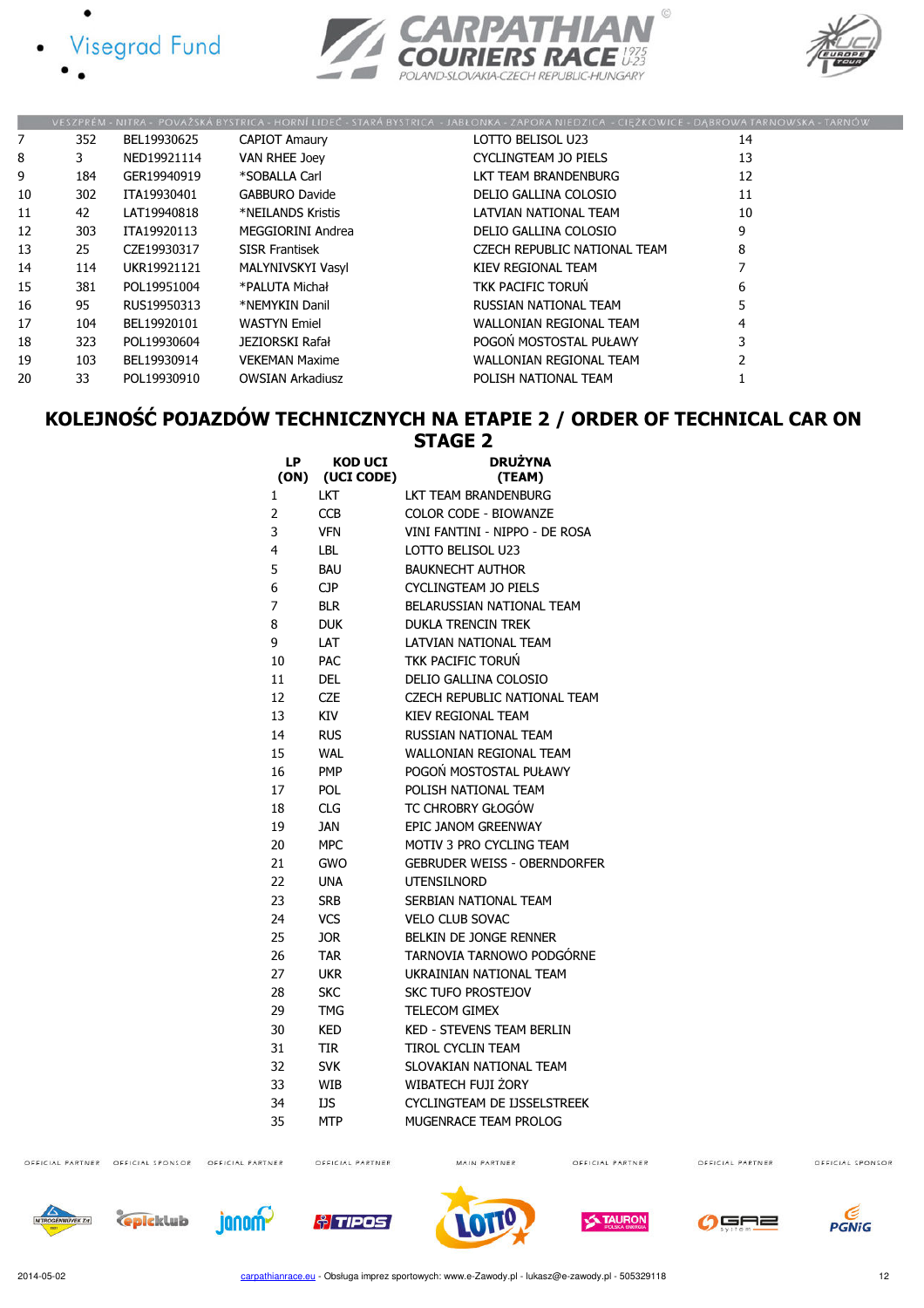





LOTTO

#### .<br>ZESZPRÉM - NITRA - POVAŽSKÁ BYSTRICA - HORNÍ LIDEČ - STARÁ BYSTRICA - JABŁONKA - ZAPORA NIEDZICA - CIĘŻKOWICE - DĄBROWA TARNOWSKA - TARNÓW PODZIAŁ KOSZULEK NA ETAPIE / JERSEY HOLDERS ON STAGE

Klasyfikacja indywidualna generalna - koszulka żółta Individual general classification - yellow jersey



WILLWOHL Willi (185) LKT TEAM BRANDENBURG

Klasyfikacja punktowa - koszulka czerwona Points classification – red jersey  $\blacksquare$ 



Klasyfikacja górska - koszulka różowa Climbers classification - pink jersey



#### WILLWOHL Willi (185) LKT TEAM BRANDENBURG Na etapie w koszulce pojedzie/Jersey wearer: KERF Jerome (171) COLOR CODE - BIOWANZE

TAURON

BOUWMAN Koen (2) CYCLINGTEAM JO PIELS

Klasyfikacja aktywnych punktowa - koszulka błękitna Classification by points - azure jersey JANOM



CAPIOT Amaury (352) LOTTO BELISOL U23

OFFICIAL PARTNER OFFICIAL SPONSOR OFFICIAL PARTNER

OFFICIAL PARTNER

MAIN PARTNER

OFFICIAL PARTNER

OFFICIAL PARTNER